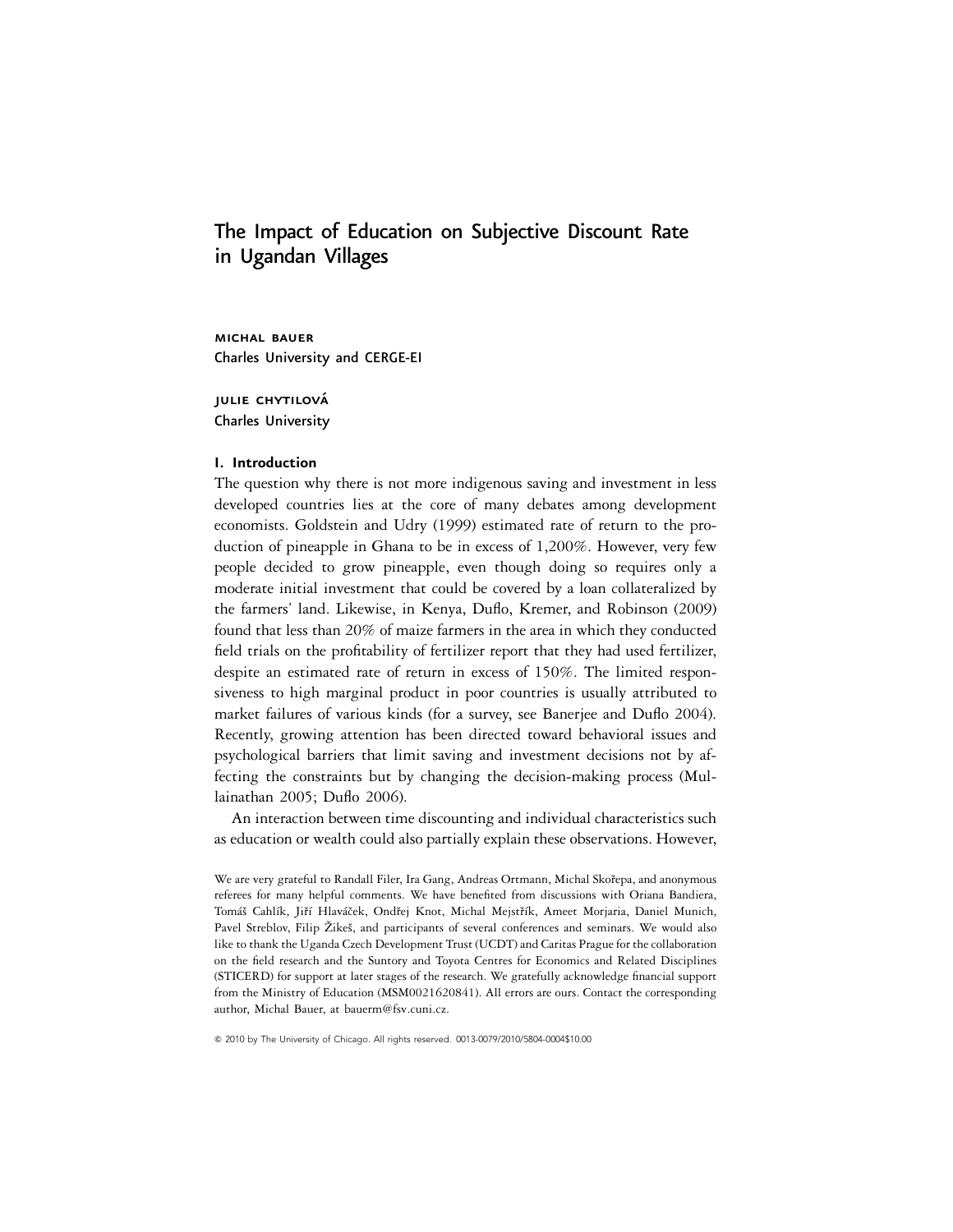as noted by Anderson et al. (2004), we have surprisingly little empirical evidence regarding the process through which discount rates are formed, especially in countries with less developed economic institutions. In this paper we study the sample of Ugandan villagers. Most importantly, the study provides empirical evidence on the causal impact of education on the subjective discount rate.

There are good reasons why education may lower discount rate. In their model of the endogenous discount rate, Becker and Mulligan (1997) argue that education can be understood as an investment in patience. Education can help one to form a mental picture of one's future pleasures and difficulties in life, and it enhances the process of anticipation. In addition, through repeated practice at problem solving, education helps one to learn the art of scenario simulation. In this way, education can be understood as a tool that helps people to perceive future pleasures as less remote.

Psychological studies demonstrate that humans are born impatient (Mischel, Shoda, and Rodriguez 1989; Metcalfe and Mischel 1999). Learning to be future oriented and to choose actions with a postponed reward is an essential part of our upbringing and educational process. Without such learning, people would live solely within the present without much will to resist current temptations and would simply omit future pleasures from their decisionmaking process (Shonkoff and Phillips 2000; Doepke and Zilibotti 2006).

Studies that extend their samples beyond the usual pool of university students often find a correlation between education level and discount rate. In the major study that elicits discount rate in a developed country, Harrison, Lau, and Williams (2002) showed on a representative sample of Danish households that highly educated adults have subjective discount rates as low as twothirds of those less educated.<sup>1</sup> In less developed countries, the difference is likely to be even more profound, as there may be additional pathways through which education can increase patience. Kirby et al. (2002) studied discount rate in two remote villages in the Bolivian rain forest. They found a high average discount rate and also found that a large proportion of its variance can be explained by years of schooling, parental education, and measures of qualitative education achievements in terms of mathematics and language proficiency. Similar results were obtained in rural areas in India by Bauer and

 $1$  Another important study from a developed-country context is Dohmen et al. (forthcoming), which finds negative correlation between cognitive ability and discount rate in Germany. Their result is broadly consistent with the hypothesized effect of education, because education is likely to improve cognitive ability. For a comprehensive survey of studies that elicit subjective discount rate in developed countries, see Frederick, Loewenstein, and O'Donoghue (2002). Cardenas and Carpenter (2008) survey studies from lower-income countries.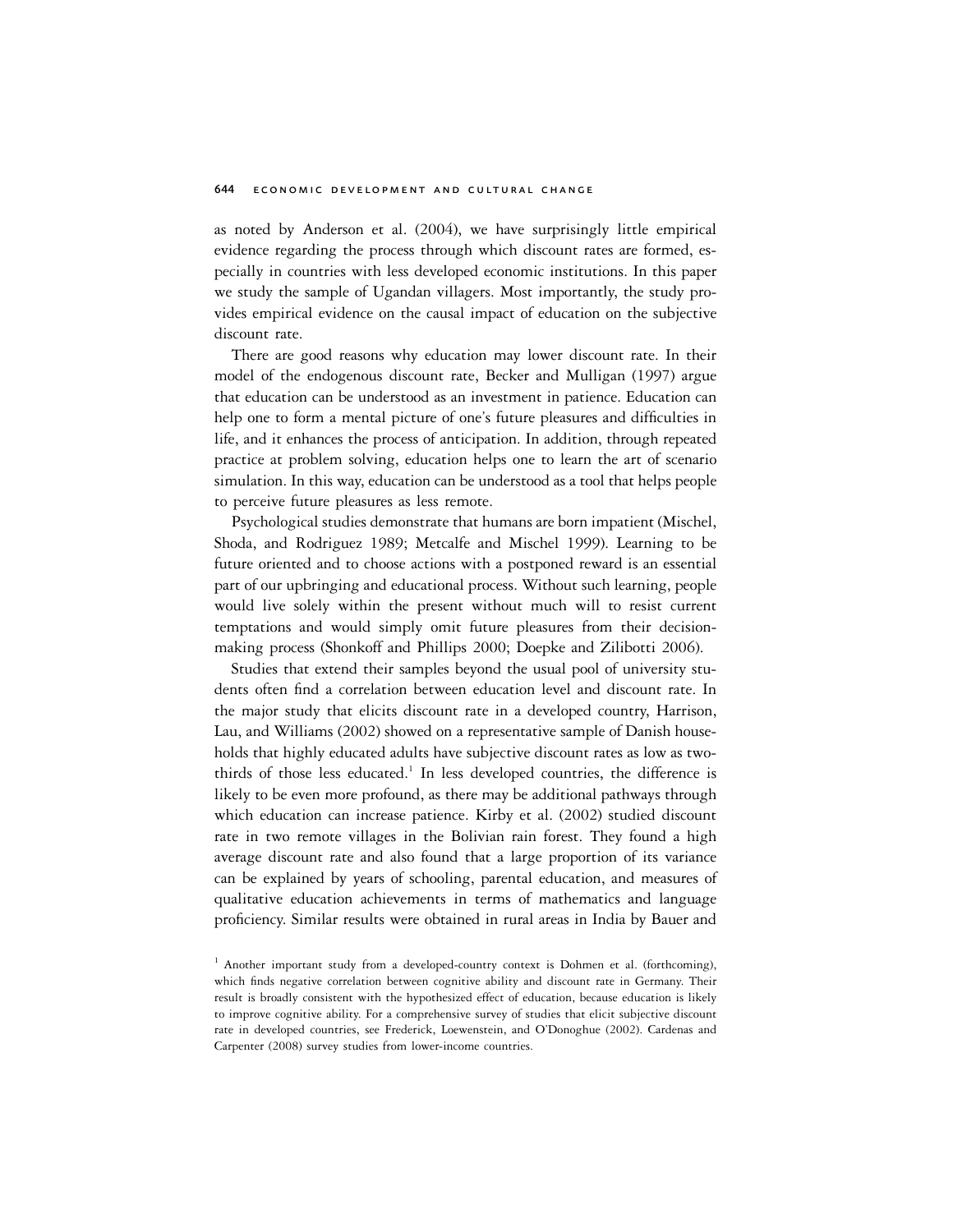Chytilova´ (2009). In their study of subjective discount rates in Vietnam, Anderson et al. (2004) emphasize the importance of education, although they do not specifically measure it. Pender (1996) and Tanaka, Camerer, and Nguyen (forthcoming) find a relationship between patience and income in India and Vietnam, respectively.

This study should complement the earlier evidence in two ways. First, to our knowledge, the direction of causality between education and discount rate has not been addressed by any of the previous studies that have elicited discount rates. To estimate the impact of education on the discount rate, we use information on varying school frequency in different villages and the number of school-age years that overlap with the era of Idi Amin as reasonably exogenous sources of variation in education. Second, our sample was drawn from members of a rural society less influenced by modern market structures (e.g., credit markets) than undergraduates from affluent societies who are the usual subjects in this type of study. The environment is also very different compared to a few earlier studies from less developed countries.

The paper proceeds as follows: in Section II we describe the survey design and discuss issues related to measuring discount rate. In Section III, we show the relationship between the discount rate and individual characteristics and demonstrate the causal effect of education on discount rate. Section IV concludes.

### **II. Survey Design**

## *A. Measuring Time Discounting*

Numerous methods have been used to measure individual discounting (Frederick, Loewenstein, and O'Donoghue 2002). Before analyzing our results, we discuss the advantages and disadvantages of this type of study.

We used choice task method to elicit discount rate (Frederick et al. 2002). Individuals were asked to express their preference between receiving a smaller reward immediately and receiving a larger reward with some delay. Starting with the question, "Would you prefer to receive USh 200,000 today or USh 250,000 in one year?" we posed five questions, each time increasing the amount offered in the future.<sup>2</sup> As we increased the future amount, we expected more individuals to select the future option. The point at which a respondent switches from the current amount to the future amount provides the range for his or her discount rate, and the midpoint of the range is our best estimate of the person's discount rate. The amount in question was set relatively high so as to be relevant for important savings or investment choices. In particular,

 $2$  In November 2005, the exchange rate was USh 1,830 to US\$1.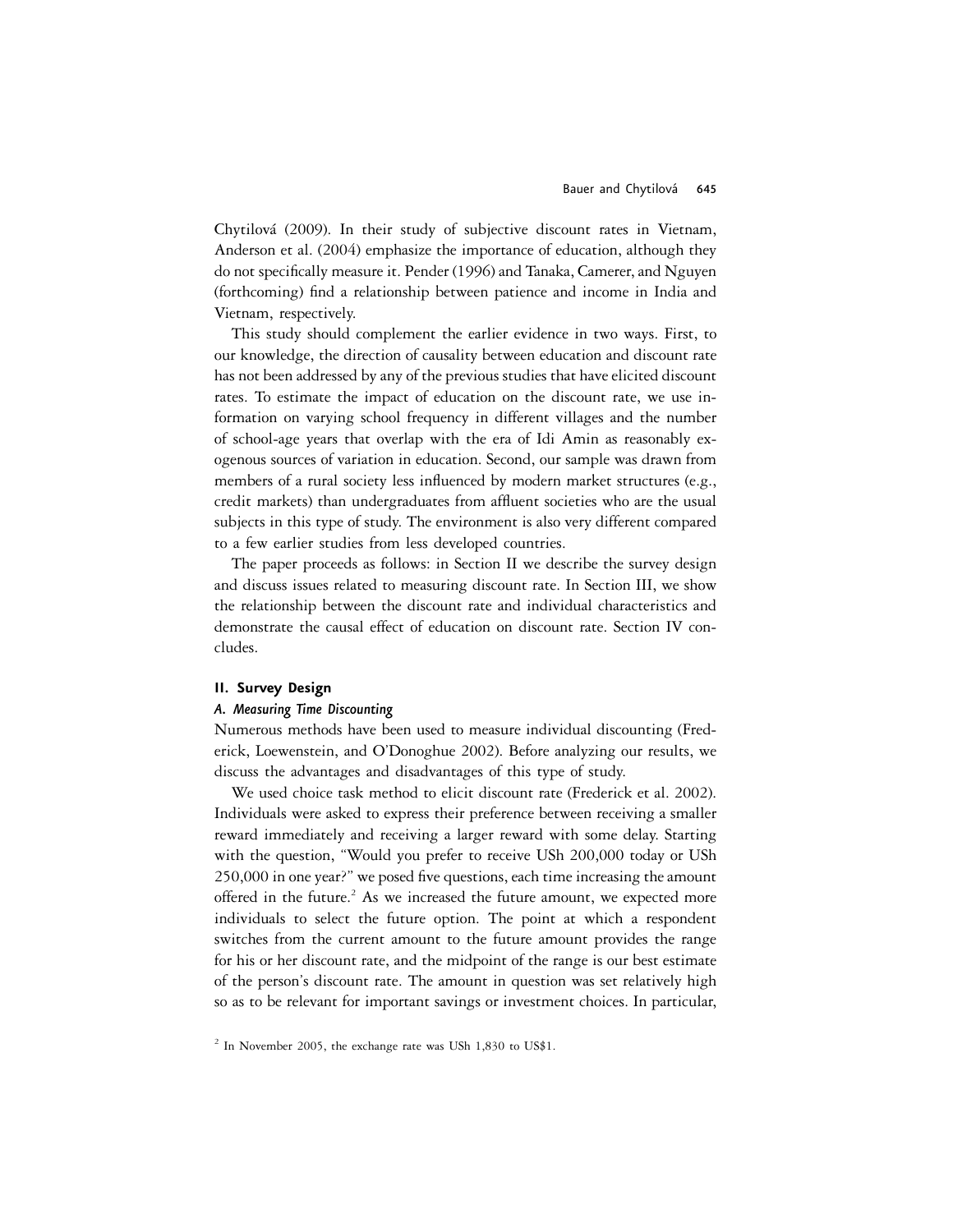we had in mind the situation of many farmers in southern Uganda who were growing vanilla in 2004 and, due to the boom in the international market, had substantially higher income than they expected.<sup>3</sup>

Proper understanding of the time-discounting questions is particularly important in an environment with low average education levels. Two rounds of pretesting with 10 respondents were done to limit systematic misunderstanding, and the questionnaires were adjusted based on follow-up discussions.<sup>4</sup> The respondents' ability to understand the discount-rate questions based on binary choices was later checked by observing how many respondents from the whole sample switched back to the current income option after preferring future income in the previous binary choice. In the sample, less than 3% of respondents gave inconsistent answers. In addition, we test whether less-educated individuals are more likely to answer inconsistently and find that inconsistent responses are uncorrelated with education and also with any other observed characteristics. As mentioned earlier, the inconsistent responses were not included in the analysis.

An important design choice is whether to use real or hypothetical rewards. In studies involving hypothetical rewards, respondents can be presented with a wider range of reward options, including relatively large gains, which are generally infeasible in studies involving real outcomes. As mentioned above, our aim was to approximate a financial decision of similar magnitude as unexpected income gains during the period of high vanilla prices in 2004. On the other hand, with hypothetical rewards there is a legitimate concern that respondents will have little incentive to work hard or thoughtfully on their responses (Harrison et al. 2005), in which case our measure would yield a noisy estimate of discounting. Several experimenters have directly compared discount rates based on real and hypothetical rewards. While Kirby and Marakovic (1996) and Coller and Williams (1999) found lower discount rates for hypothetical choices than for real choices, Johnson and Bickel (2002), Madden

 $3$  As of 2005 Uganda numbered among the 10 largest producers of vanilla, with Madagascar producing almost 60% of the overall world vanilla production. At the end of the 1990s, the price of vanilla was around US\$40 per kilogram. The typhoon and political instability in Madagascar drove vanilla prices to US\$500 per kilogram at the beginning of 2004 (Uganda Export Promotion Board 2006).

<sup>&</sup>lt;sup>4</sup> The major decision resulting from the pretest was not to use the matching-task method for eliciting discount rate (used in, e.g., Anderson et al. 2004) when respondents are asked to stipulate a monetary amount that equates two intertemporal options. We found that the respondents participating in the pretest had difficulties understanding this task properly. Therefore, we opted for choice-task method, which is simpler although it generates less precise estimates of discount rate. On more detailed comparison of relative advantages between these two methods, see Frederick et al. (2002).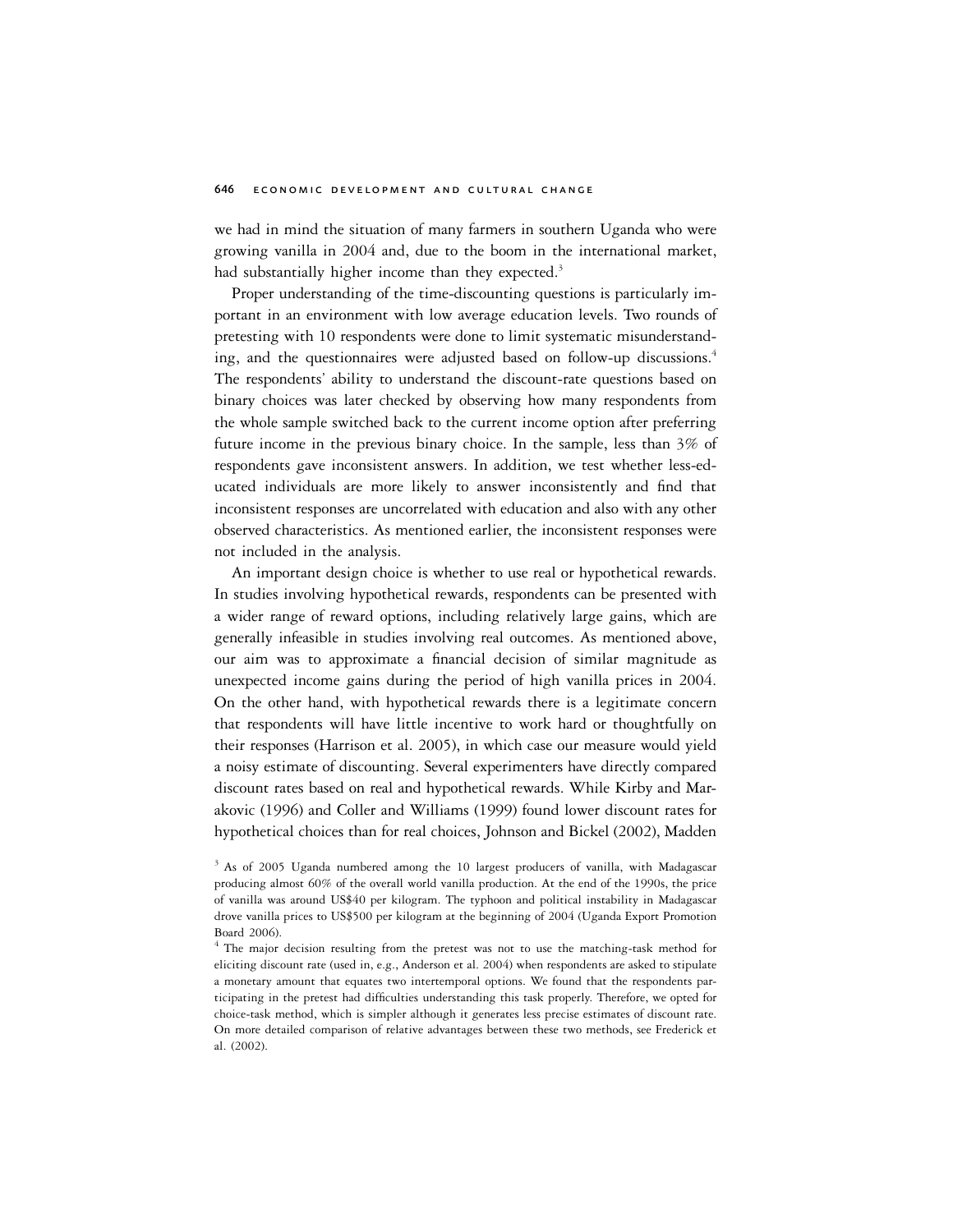et al. (2003), and Hamoudi and Thomas (2006) did not observe this difference in their experiments. There has also been considerable debate outside of the context of intertemporal choice on this issue. The general conclusion from this debate is that the two methods typically yield qualitatively similar results, although financial incentives often decrease the variance of responses (Camerer and Hogarth 1999).

In traditional communities the person or institution that organizes an experiment is a particularly important parameter in terms of how local people approach the assigned tasks. The high social status of, and respect for, our instructors (social workers) within the village community should help to mitigate the possible problem of missing monetary incentives.<sup>5</sup>

A related question in terms of the validity of elicited discount rate is its relevance to economic decisions. For example, Binswanger (1980) experimentally measured aversion to risk in rural India and found that individuals with a higher degree of risk aversion choose more conservative agricultural strategies. In our sample, we found that more patient respondents are more likely to use a mosquito net and assign higher importance to child schooling in their fertility decisions. The correlation with the discount rate is  $-0.089$  (*p*-value = .010) and  $-0.086$  (*p*-value = .012), respectively.

There are a few reliability issues related specifically to the choice task method for eliciting discount rate. Binary choices do not reveal a single indifference point that would allow a single discount rate to be inferred. Instead, they provide a range of inferred discount rate. The amounts offered in the questions may themselves communicate to respondents how much they should be discounting, resulting in a framing effect. The total range between the lowest and highest discount rate may not be sufficient to cover the preferences of some of the respondents. Although we increased the range upward after pretesting, the upper bound was still not high enough for many respondents, who chose the current option, even in the last pair in which the future option was highest. In the statistical analysis we employed 650% as a censoring value for these responses.

Finally, researchers have found that the discount rate is not a constant and that it may differ due to the effect of delay, size, and sign of the amount in question (Frederick et al. 2002). The smaller the amount, the higher the discount rate is. Discount rates for losses seem to be smaller than discount rates for gains. Discount rates seem to be higher for short delays—for example,

 $5$  According to the feedback from the instructors, the survey questions were a favorite topic for local people to discuss during their free time in the evenings after the survey. This deliberate expression of interest also suggests that the survey was a special event in the lives of local people and that respondents were serious in their responses.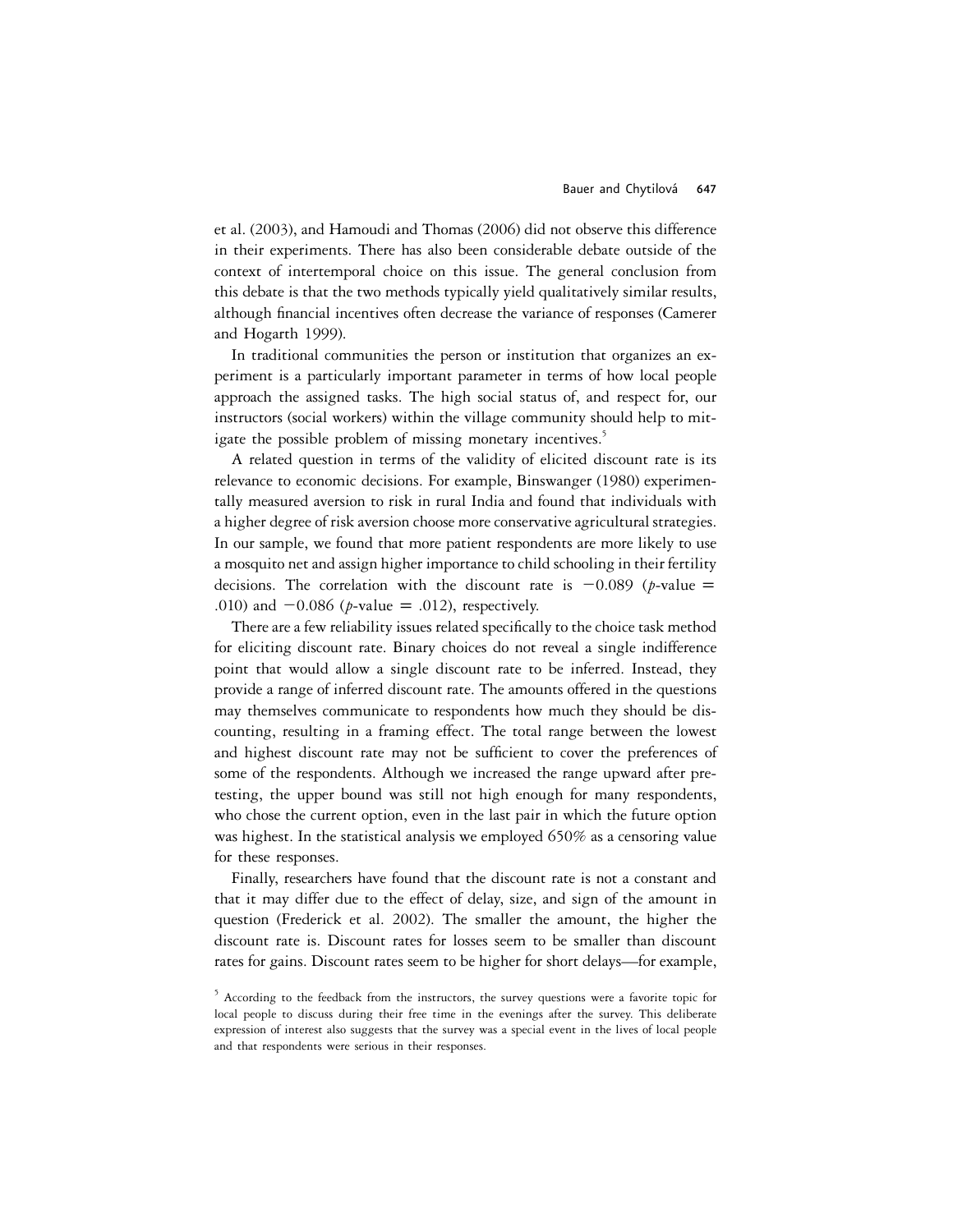3 days—than for long delays—for example, 1 year. Respondents in our study were deciding about a relatively high gain with an alternative amount to be given 1 year later.

These caveats are particularly relevant for comparison of the absolute values of discount rates across different studies. For the purposes of this study, it is important to note that we are primarily interested in differences of discount rate across socioeconomic characteristics within our sample and not in particular absolute values. The respondents are facing the same protocol, and it is plausible to assume that any biases in terms of effort and understanding are not systematic across different groups. In other words, we assume that they do not depend on the examined explanatory variable, and we therefore believe that the significance of observed relationships should be unaffected by the issues discussed above.

### *B. Sample*

This study is based on data from a questionnaire survey that was conducted in 10 village areas in the Mukono district, which is located in the southern part of Uganda. The district is primarily rural, with an economy based on small-scale subsistence farming and local market trade. People usually grow maize, vegetables, plantain bananas, cassava, vanilla, and coffee. The vast majority of households in this region are very poor by any standards, with an average per capita income of less than US\$300 a year and life expectancy at birth reaching only 46 years, largely due to the effects of malaria and HIV/ AIDS (World Development Indicators 2005; World Bank CD-ROM). Eightyfive percent of Ugandan inhabitants live in rural areas with similar characteristics (UBOS 2002). Uganda is a low-inflation country, and its inflation levels do not differ significantly from those in developed economies.<sup>6</sup>

Data were collected in November 2005 in cooperation with UCDT (Uganda Czech Development Trust), a Czech-Ugandan NGO in the 10 village areas. Because there are no lists of area residents available to allow us to employ the random selection method, we used a combination of the random walk method and quota sampling in our sampling procedure. We stipulated four groups in terms of age and education so that the proportion of participants within each of these groups corresponded to the overall rural statistics (UBOS 2002). The target population was restricted to literate individuals above 15 years old. Only a few selected individuals did not agree to participate.

A total of 910 respondents participated. The respondents were not time

 $6$  The average inflation rate for the period 2000–2004 was  $4.3\%$  (World Development Indicators 2005, CD-ROM from the World Bank).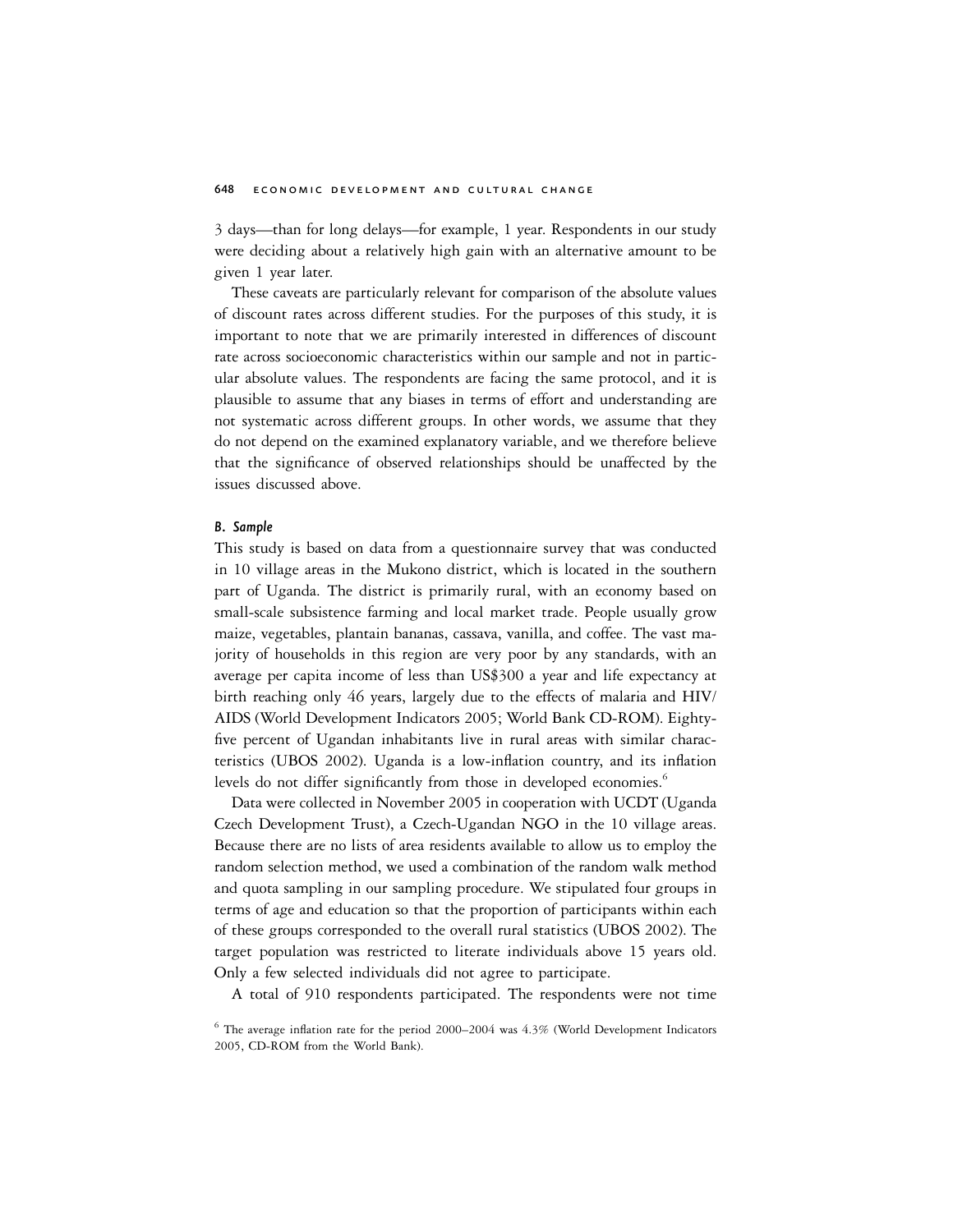|                                   |        |        | SAMPLE DESCRIPTIVE STATISTICS (MEANS) |           |           |           |
|-----------------------------------|--------|--------|---------------------------------------|-----------|-----------|-----------|
|                                   |        |        | Sex                                   |           | Age Group |           |
|                                   | Total  | Male   | Female                                | $15 - 19$ | $20 - 29$ | $30 - 74$ |
| Frequency:                        |        |        |                                       |           |           |           |
| N                                 | 856    | 465    | 391                                   | 324       | 291       | 241       |
| Sample                            | 1.000  | .543   | .457                                  | .379      | .340      | .282      |
| Rural Uganda <sup>a</sup>         | 1.000  | .475   | .525                                  | .222      | .314      | .464      |
| Education:                        |        |        |                                       |           |           |           |
| Completed primary school,         |        |        |                                       |           |           |           |
| sample                            | .701   | .740   | .655                                  | .799      | .742      | .519      |
| Completed primary school,         |        |        |                                       |           |           |           |
| rural Uganda <sup>a</sup>         | .382   | .426   | .336                                  | .440      | .459      | .301      |
| Completed secondary               |        |        |                                       |           |           |           |
| school, sample                    | .074   | .086   | .059                                  | .000      | .134      | .100      |
| Completed secondary               |        |        |                                       |           |           |           |
| school, rural Uganda <sup>a</sup> | .064   | .080   | .048                                  | .015      | .097      | .065      |
| Age:                              |        |        |                                       |           |           |           |
| Sample                            | 25.811 | 26.112 | 25.453                                | 16.935    | 24.017    | 39.909    |
| Rural Uganda <sup>a</sup>         | 31.921 | 31.884 | 31.955                                | 16.897    | 24.116    | 44.411    |
| Family:                           |        |        |                                       |           |           |           |
| Married                           | .431   | .411   | .455                                  | .068      | .436      | .913      |
| Strong clan linkage               | .188   | .252   | .113                                  | .179      | .141      | .257      |
| Profession:                       |        |        |                                       |           |           |           |
| Farmer                            | .409   | .359   | .468                                  | .148      | .447      | .714      |
| Nonfarm self-employed             | .057   | .075   | .036                                  | .009      | .065      | .112      |
| Employed                          | .131   | .140   | .120                                  | .006      | .241      | .166      |
| Other                             | .403   | .426   | .376                                  | .836      | .247      | .008      |

TABLE 1

<sup>a</sup> Uganda Bureau of Statistics (2002), data for population of rural Uganda in the age group 15–74.

constrained when filling out the questionnaires. Most of them did not have previous experience with filling out such questionnaires, and they approached the task very responsibly. On average, they spent one and a half hours answering the questions. In all, 54 questionnaires were not filled out completely.<sup>7</sup> The incomplete questionnaires were excluded from the analysis, and our sample size was reduced from 910 to 856 respondents.

We collected information on individual characteristics, specifically regarding age, education level, marital status, clan linkage, and profession. Table 1 shows the summary statistics of the sample. The level of education was measured by the number of school classes completed by the respondent. The average educational attainment in our sample is higher than that of Uganda as a whole, where only 38% of children complete primary school (UBOS 2002), as compared to 70% in our sample. The questionnaires were bilingual—in English

 $7$  Twenty-eight respondents either did not answer the question on discount rate consistently or did not answer this question at all. Another 26 answered the question on discount rate but did not give information on one of the individual characteristics (usually age, as not knowing one's precise date of birth is quite common in the area).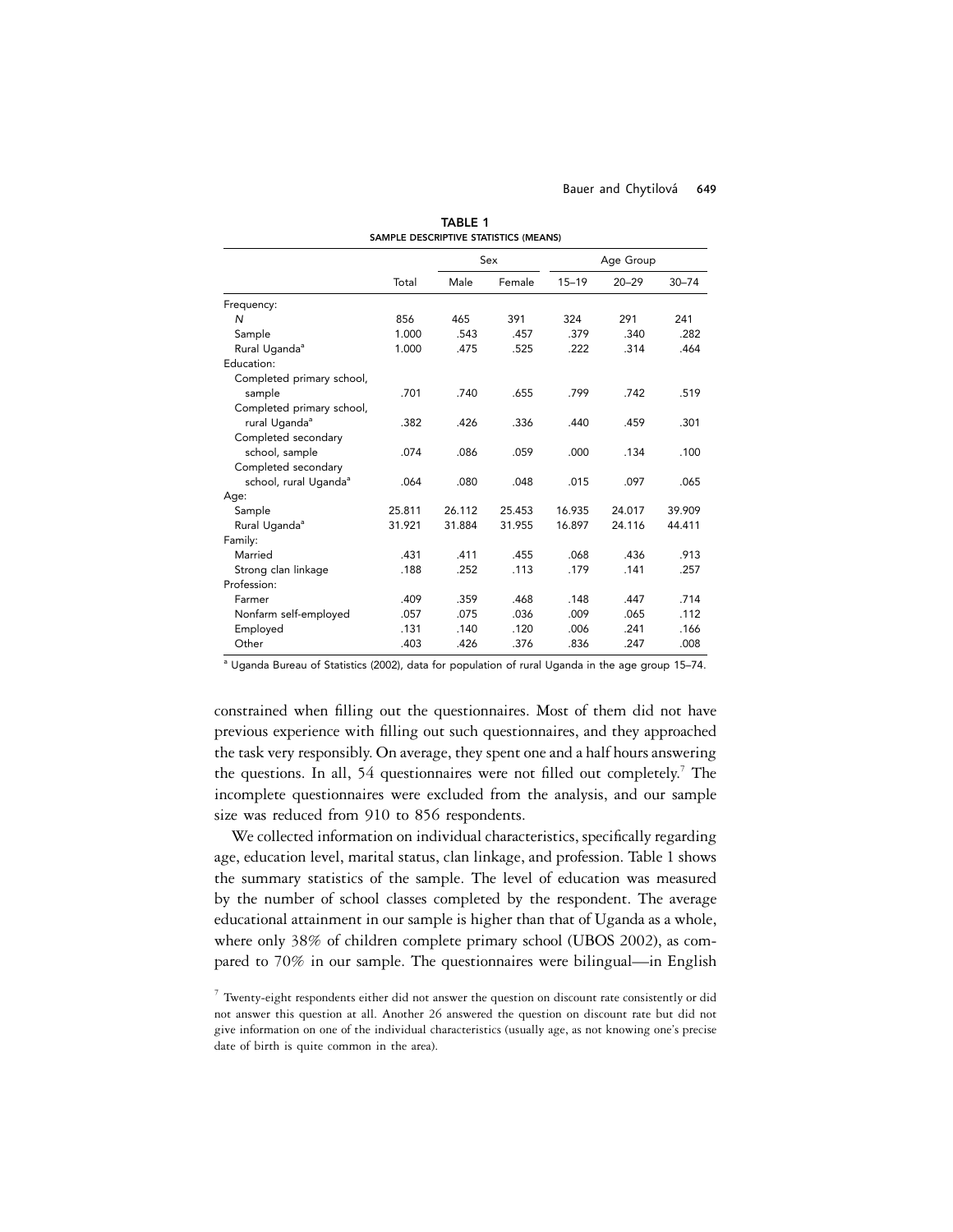and Luganda—to allow us to approach less educated people who speak only Luganda.<sup>8</sup> Illiterate individuals could not participate. The Ugandan illiteracy rate among people aged over 15 years is 31% (World Development Indicators 2005). Illiteracy explains why our respondents are more educated and younger than the Ugandan averages.

Income is approximated by individual profession since, as we found during a pretest, respondents were generally uncomfortable with revealing their income. The sample is divided into four groups: self-employed farmers, selfemployed nonfarmers (shopkeepers and drivers), employees (mostly teachers and employees of NGOs), and others (students and those who did not fit any of the previous categories). Strength of clan is a binary variable that indicates self-reported embeddedness within family structures and is based on a survey question about clan influence on fertility decision making.

The respondents were also asked about mosquito net usage and self-reported importance of child schooling. The purpose of these two variables is to crosscheck the relevance of the elicited hypothetical discount rate to actual behavior in delayed-reward situations.

The respondents indicated their village of residence. This information, jointly with age, allows us to approximate access to educational facilities during the individual's school years. We match this information with data from the Uganda Bureau of Statistics (UBOS) and the Ugandan Ministry of Education to calculate the number of primary and secondary schools per thousand inhabitants in the given village area for different cohorts.

# **III. Empirical Results**

### *A. Correlates of Discount Rate*

Although the discount rate is perhaps biologically determined to some degree, it is reasonable to regard it as not immutable. We will now explore how individual characteristics are able to predict the discount rate. In table 2 we compare the mean discount rate for different subgroups without controlling for other observable characteristics.

First, we find that more educated individuals have a lower discount rate. For example, men and women who studied at a secondary school have a significantly lower discount rate than those who did not. As described earlier, this correlation has been found in various studies in different contexts. The result is consistent with the proposition that education makes individuals more patient by enhancing their ability to plan and/or by increasing their

<sup>8</sup> The official language in Uganda is English. The different local languages reflect the tribal divisions within Uganda. Luganda is the language of the Baganda people—the largest tribe in Uganda.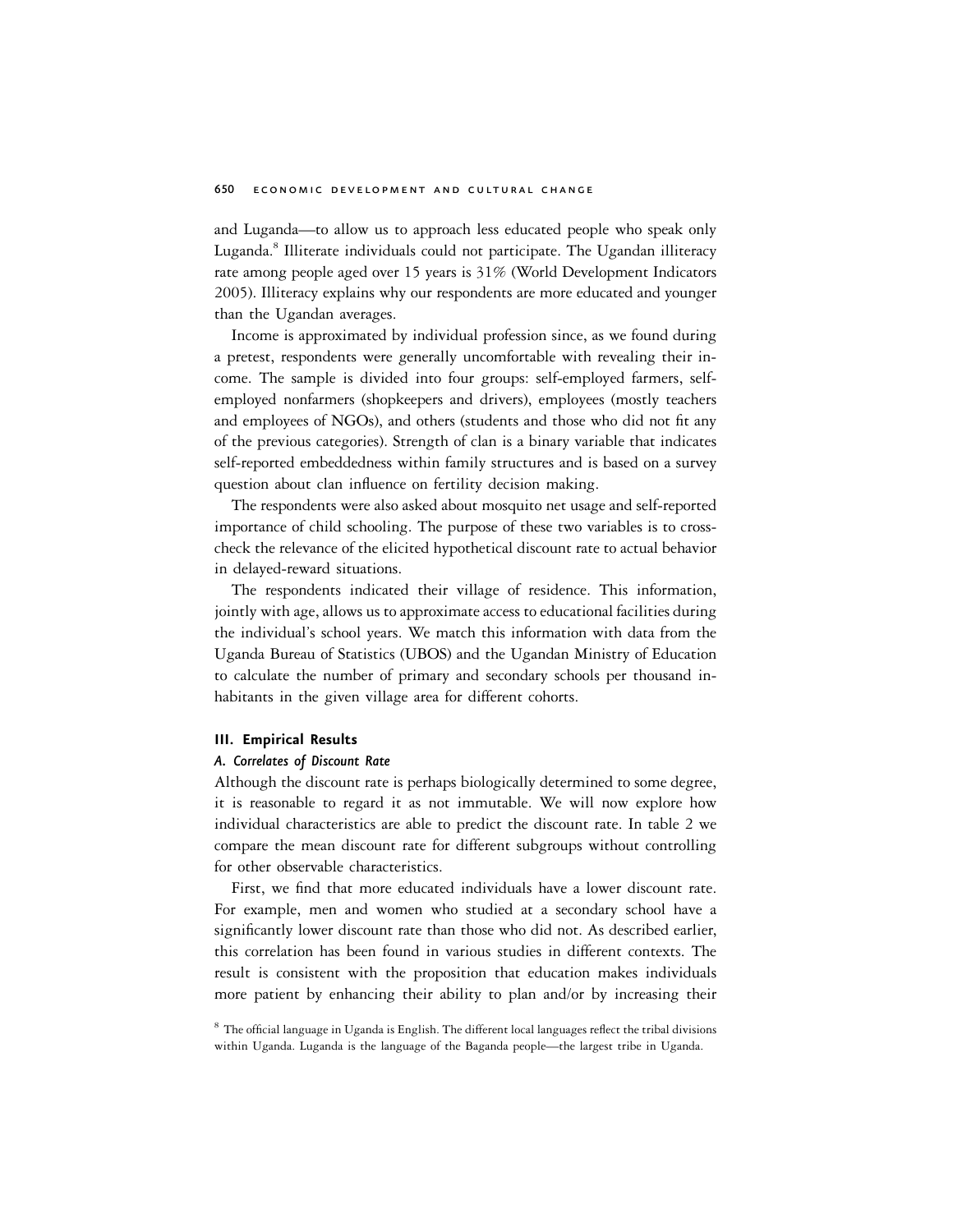| AVERAGE DISCOUNT RATE ACROSS EDUCATION LEVELS (MEANS AND STANDARD DEVIATIONS) |         |         |         |
|-------------------------------------------------------------------------------|---------|---------|---------|
|                                                                               | All     | Men     | Women   |
| Education:                                                                    |         |         |         |
| Lower primary school (1-4 classes)                                            | 4.598   | 3.643   | 5.303   |
|                                                                               | (2.715) | (3.039) | (2.280) |
| Higher primary school (5-7 classes)                                           | 4.519   | 4.551   | 4.489   |
|                                                                               | (2.634) | (2.682) | (2.601) |
| Lower secondary school (8-9 classes)                                          | 3.911   | 4.106   | 3.625   |
|                                                                               | (2.914) | (2.837) | (3.020) |
| Higher secondary school (10-13 classes)                                       | 3.447   | 3.398   | 3.508   |
|                                                                               | (2.907) | (2.870) | (2.960) |
| Completed secondary school and higher education                               | 3.218   | 2.850   | 3.859   |
|                                                                               | (2.787) | (2.828) | (2.652) |
| Age:                                                                          |         |         |         |
| Young $(<19)$                                                                 | 3.368   | 3.679   | 3.016   |
|                                                                               | (2.915) | (2.902) | (2.899) |
| Middle-aged (20-29)                                                           | 3.989   | 3.701   | 4.312   |
|                                                                               | (2.805) | (2.810) | (2.773) |
| Old $(>29)$                                                                   | 4.339   | 4.020   | 4.775   |
|                                                                               | (2.757) | (2.876) | (2.536) |
| Clan linkage:                                                                 |         |         |         |
| Weak                                                                          | 3.718   | 3.614   | 3.823   |
|                                                                               | (2.899) | (2.899) | (2.900) |
| Strong                                                                        | 4.433   | 4.308   | 4.767   |
|                                                                               | (2.607) | (2.694) | (2.357) |
| Profession:                                                                   |         |         |         |
| Farmer                                                                        | 4.358   | 4.219   | 4.485   |
|                                                                               | (2.719) | (2.794) | (2.650) |
| Nonfarm self-employed                                                         | 4.020   | 3.907   | 4.304   |
|                                                                               | (2.655) | (2.651) | (2.742) |
| Employed                                                                      | 3.897   | 3.419   | 4.559   |
|                                                                               | (2.875) | (2.964) | (2.637) |
| Other                                                                         | 3.301   | 3.525   | 3.000   |
|                                                                               | (2.932) | (2.894) | (2.966) |

TABLE 2

permanent income (Becker and Mulligan 1997). Alternatively, more patient individuals might be more willing to delay gratification and invest in their human capital. In the next section we will address the issue of causation in detail and examine the impact of education on discount rate.

We find that self-employed farmers and nonfarm workers (drivers, shopkeepers) are on average more impatient than employed individuals (teachers, employees of public bodies or NGOs) and students (a large part of the group marked as "other" in table 2), although employed women have a level of impatience similar to that of farmers. Although individual profession is likely to be an imprecise proxy of income, these results are broadly consistent with the hypothesis that individuals facing less income pressures discount less.

Note that similar concerns about causation discussed with regard to education are relevant to income as well. Becker and Mulligan (1997), for example,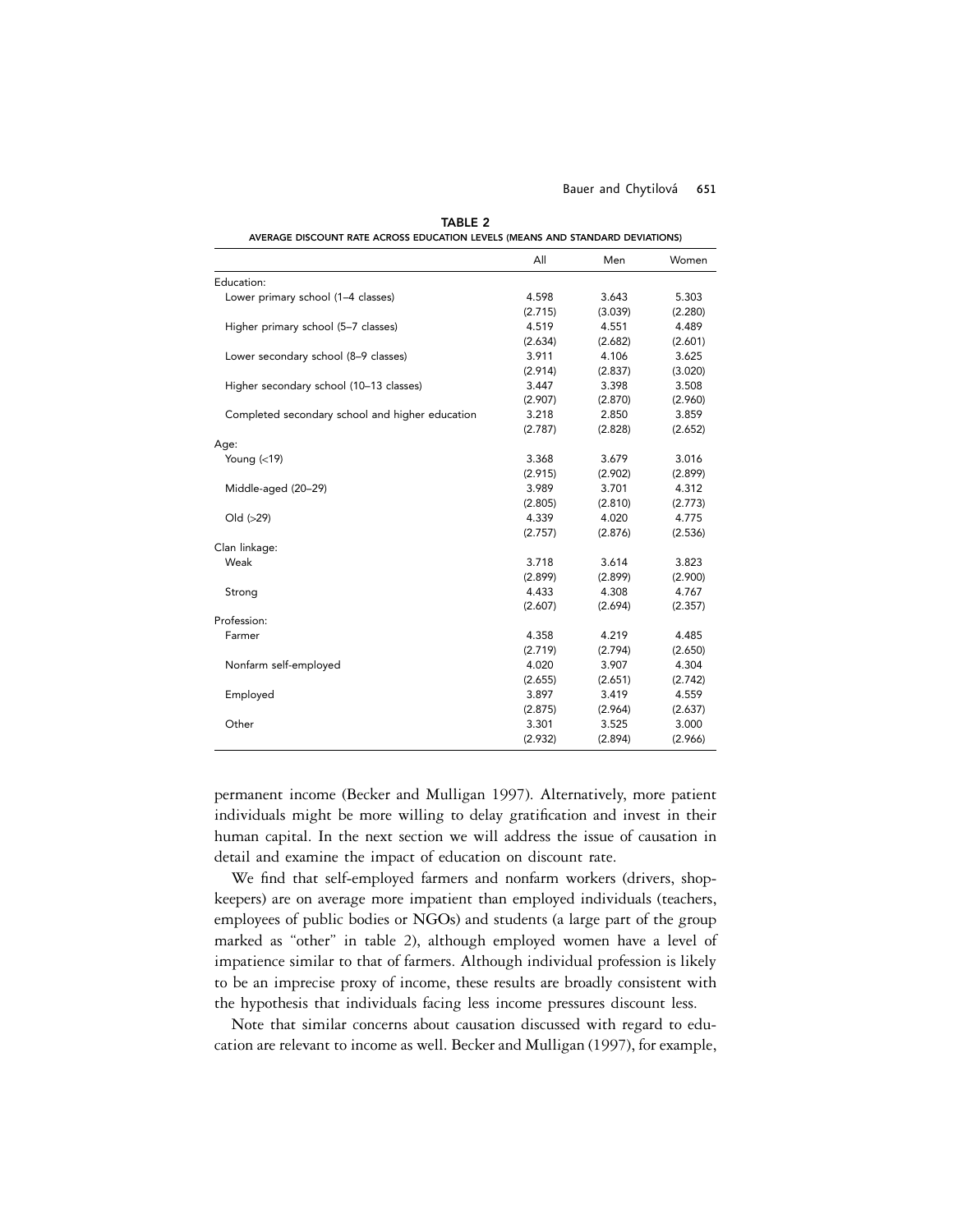argue that wealth (and possibly income) should decrease discount rate because richer people can afford to delay consumption and invest more. Alternatively, a low income may be a result of a high discount rate and the selection of an occupation with a flat income profile that does not require learning and training (Lawrance 1991; Doepke and Zilibotti 2006). Pender (1996) and Tanaka, Camerer, and Nguyen (2010) found a negative relation between income and the discount rate in India and Vietnam, respectively. Kirby et al. (2002) observed correlation with wealth but not with income. Anderson et al. (2004) do not find a correlation between these two variables, but they point out that failure to identify it may be due to the difficulty of measuring income among the poor in the field.

Older individuals in our sample discount future income more heavily than their younger counterparts. This relationship accords with the traditional economic argument based on the permanent income hypothesis, in which people are assumed to reflect their current life expectancy in their intertemporal decisions. The shorter the expected time to death, the higher the discount rate. On average we do indeed observe this pattern; age appears to be a significant predictor of discount rate and has a positive slope.

Numerous studies from low-income countries have reported that a higher share of income in the hands of women leads to less household expenditure on current consumption (e.g., Thomas 1990). There is new experimental evidence from Mexico and India showing that women have a lower discount rate than men (Hamoudi and Thomas 2006; Bauer and Chytilova´ 2009). As in Kirby et al. (2002) and Anderson et al. (2004), we have found no evidence for this pattern.

Social arrangements within a family or groups of families (clans) may also affect discount rate. Based on his observations of village institutions in Africa, Platteau (2000) argues that reciprocal claims to financial assistance among clan members may encourage individuals to spend money faster and lower their incentives to save. A similar argument is made in the context of intrahousehold relations, in which women facing spousal pressure are less likely to save (Anderson and Baland 2002). We have not found any significant difference in the discount rate between married and single respondents. Respondents who report strong clan linkage have a higher discount rate, in accordance with the findings of Platteau (2000). As shown below, this correlation has a rather low level of significance after controlling for other variables, education in particular.

We have identified a close association between education and discount rate. In the bivariate analysis in table 2 we allowed educated individuals to "carry with them" other characteristics that they typically have, such as income or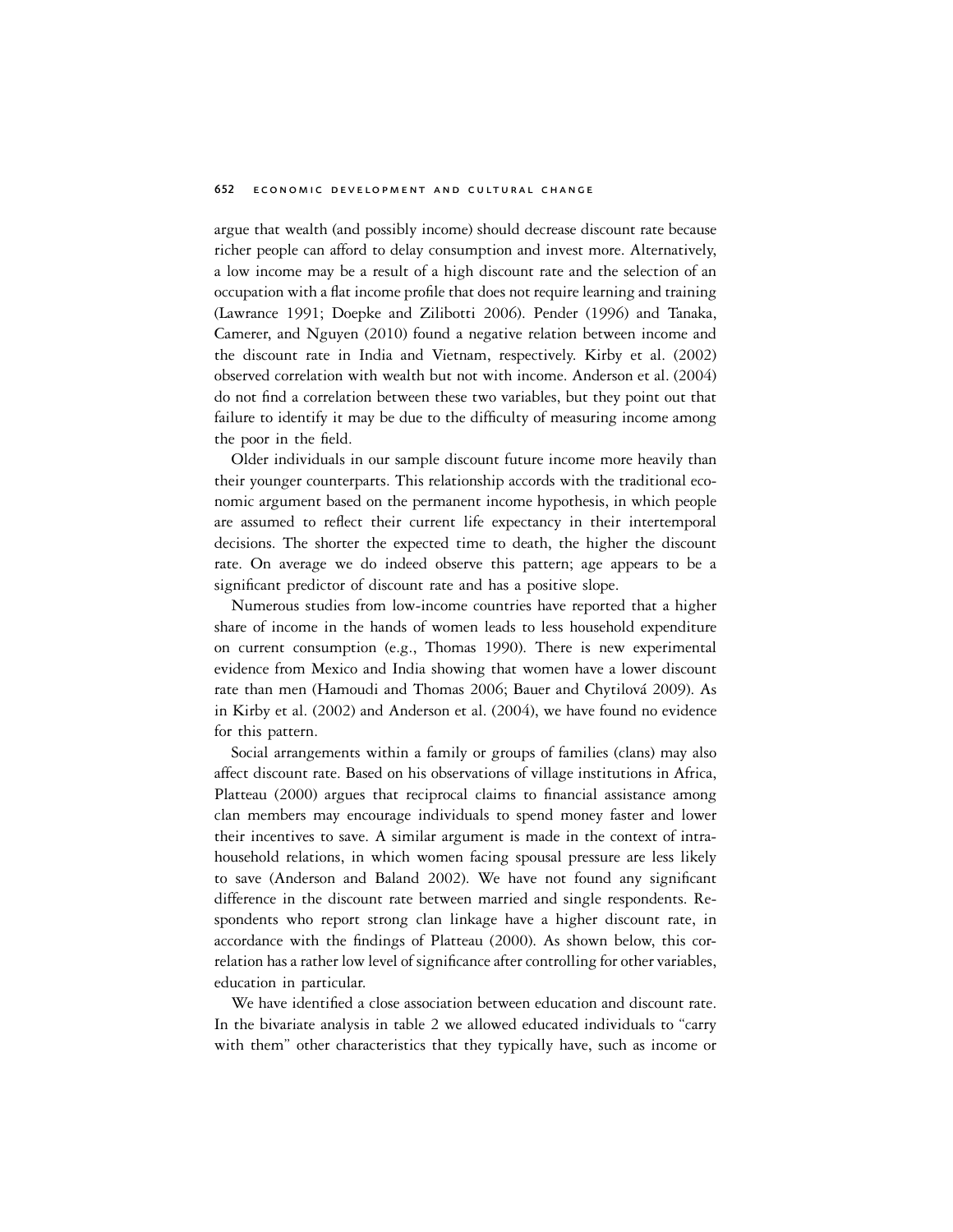age, and that may also affect discount rate. To probe this relationship further, in table 3 we run a series of ordinary least squares (OLS) regressions. The dependent variable is the discount rate. Observations are clustered at the village level if not explicitly specified otherwise.

In table 3, columns 1–3, we control only for cohort and life-cycle effects by including a set of 12 dummies into the regression, one dummy for each 5-year cohort starting from 1941–45. We find that more educated individuals have a lower discount rate at the 1% level. Adding controls for individual profession and family ties leaves the education coefficient and standard errors almost intact (cols. 4–6). In columns 7–9 we also control for potential direct effects of village-area characteristics and include a set of village dummies into the regression, instead of clustering. The main result holds, although the coefficient for men is slightly lower.

Potentially, the results could be affected by our decision to calculate the discount rate values as the arithmetic means of the six inferred ranges. As a robustness check, we have repeated the same analysis as in table 3 and applied an ordered probit regression instead of OLS. The results are qualitatively similar: a higher level of education predicts a lower discount rate (appendix table A1).

This correlation does not help us determine the direction of the causal relationship between these two factors. Becker and Mulligan (1997) argue that investments in education reduce discount rate, a particularly important conclusion in terms of policy. It is also possible, of course, that people with a lower discount rate are more willing to invest in schooling, which has delayed payoffs, and study longer. Alternatively, there could be an omitted variable, such as intelligence, which would account for both the discount rate and the differences in education level. To our knowledge, as yet there has been no empirical study of discount rate that has tested causal direction in the observed correlation between education and discount rate. The next section estimates the impact of education on discount rate using the instrumental variable technique.

# *B. The Impact of Education on Discount Rate*

A solution to the problem of causal inference requires an exogenous source of variation in education (Card 1999). Long distances to school and a lack of school capacities are widely regarded as major obstacles to higher school attendance in low-income countries, especially in sub-Saharan Africa. For example, Duflo (2001) and Duflo and Breierova (2004) have convincingly demonstrated a simultaneous change in education and other variables of interest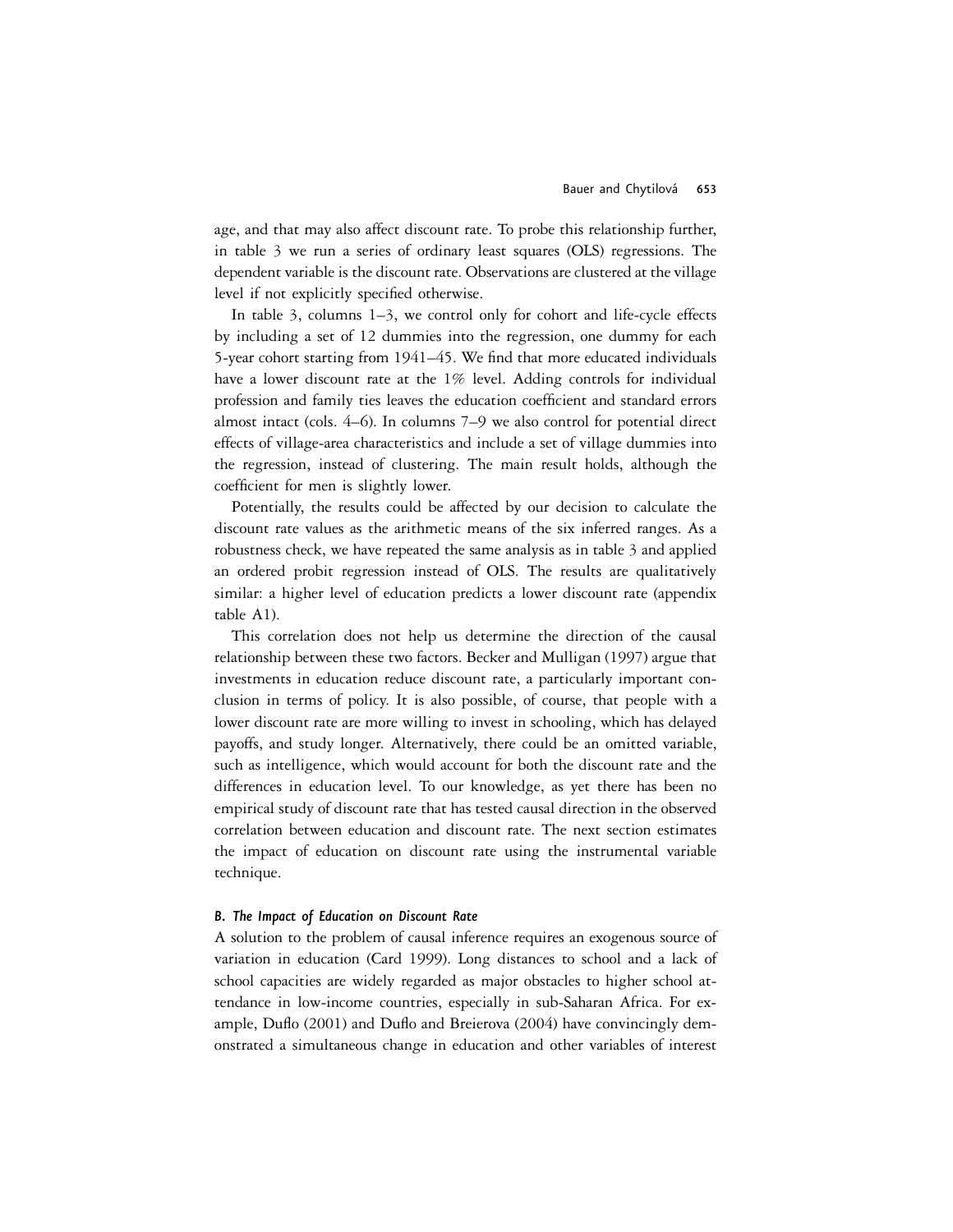|                       |                      |                                 |                                   |                                                                                                                                                                                                                                                                                            | Discount Rate (%)                                                                                                           |                                                                                                                                                                                                              |                                                                                                                                                          |                                                                                                                                                                                                                                                                  |                                                                                                                                                                                                                                           |
|-----------------------|----------------------|---------------------------------|-----------------------------------|--------------------------------------------------------------------------------------------------------------------------------------------------------------------------------------------------------------------------------------------------------------------------------------------|-----------------------------------------------------------------------------------------------------------------------------|--------------------------------------------------------------------------------------------------------------------------------------------------------------------------------------------------------------|----------------------------------------------------------------------------------------------------------------------------------------------------------|------------------------------------------------------------------------------------------------------------------------------------------------------------------------------------------------------------------------------------------------------------------|-------------------------------------------------------------------------------------------------------------------------------------------------------------------------------------------------------------------------------------------|
| Dependent Variable    | ₹<br>$\widehat{c}$   | Male<br>$\widehat{\Omega}$      | Female<br>$\widehat{\mathcal{O}}$ | $\oplus$<br>$\overline{4}$                                                                                                                                                                                                                                                                 | Male<br>$\widehat{5}$                                                                                                       | Female<br>$\odot$                                                                                                                                                                                            | $\equiv$<br>$\mathcal{E}$                                                                                                                                | Male<br>$\circledcirc$                                                                                                                                                                                                                                           | Female<br>$\widehat{\infty}$                                                                                                                                                                                                              |
| Education (years)     | $-.171***$           | $-160**$                        | - 172***<br>(.032)                | $.170***$                                                                                                                                                                                                                                                                                  | $-168**$                                                                                                                    | $-171***$                                                                                                                                                                                                    | $.156***$                                                                                                                                                | $-115*$                                                                                                                                                                                                                                                          |                                                                                                                                                                                                                                           |
| Farmer                | (.045)               | (.061)                          |                                   | (.048)                                                                                                                                                                                                                                                                                     | (.066)                                                                                                                      | $(0.035)$<br>$(0.260)$<br>$(0.260)$<br>$(0.260)$<br>$(0.260)$<br>$(0.260)$<br>$(0.260)$<br>$(0.260)$<br>$(0.260)$<br>$(0.260)$<br>$(0.260)$<br>$(0.260)$<br>$(0.260)$<br>$(0.260)$<br>$(0.260)$<br>$(0.260)$ | 949<br>1930 - 1940 - 1950 - 1950 - 1950<br>1950 - 1950 - 1950 - 1950 - 1950 - 1950 - 1950 - 1950 - 1950 - 1950 - 1950 - 1950 - 1950 - 1950 - 1950 - 1950 | (.065)                                                                                                                                                                                                                                                           | $-182$<br>$-182$<br>$(0.67)$<br>$(0.530)$<br>$(0.30)$<br>$(0.30)$<br>$(0.30)$<br>$(0.30)$<br>$(0.30)$<br>$(0.30)$<br>$(0.30)$<br>$(0.30)$<br>$(0.30)$<br>$(0.30)$<br>$(0.30)$<br>$(0.30)$<br>$(0.30)$<br>$(0.30)$<br>$(0.30)$<br>$(0.30)$ |
|                       |                      |                                 |                                   |                                                                                                                                                                                                                                                                                            | $-318$<br>(.596)<br>-540                                                                                                    |                                                                                                                                                                                                              |                                                                                                                                                          |                                                                                                                                                                                                                                                                  |                                                                                                                                                                                                                                           |
| Nonfarm self-employed |                      |                                 |                                   | $(359 - (-1050 - 1050 - 1050 - 1050 - (-1050 - 1050 - 1050 - (-1050 - 1050 - 1050 - (-1050 - 1050 - 1050 - (-1050 - 1050 - 1050 - (-1050 - 1050 - 1050 - (-1050 - 1050 - 1050 - (-1050 - 1050 - 1050 - (-1050 - 1050 - 1050 - (-1050 - 1050 - 1050 - 1050 - (-1050 - 1050 - 1050 - (-1050$ |                                                                                                                             |                                                                                                                                                                                                              |                                                                                                                                                          | $-074$<br>$-495$<br>$-364$<br>$-366$<br>$-367$<br>$-449$<br>$-496$<br>$-496$<br>$-496$<br>$-496$<br>$-496$<br>$-496$<br>$-496$<br>$-496$<br>$-496$<br>$-496$<br>$-496$<br>$-496$<br>$-496$<br>$-496$<br>$-496$<br>$-496$<br>$-496$<br>$-496$<br>$-496$<br>$-496$ |                                                                                                                                                                                                                                           |
| Employed              |                      |                                 |                                   |                                                                                                                                                                                                                                                                                            | $(738)$<br>$-203$<br>$-460$<br>$-090$<br>$(309)$<br>$(351)$<br>$(511)$<br>$2913$<br>$(511)$<br>$2913$<br>$(511)$<br>$(511)$ |                                                                                                                                                                                                              |                                                                                                                                                          |                                                                                                                                                                                                                                                                  |                                                                                                                                                                                                                                           |
|                       |                      |                                 |                                   |                                                                                                                                                                                                                                                                                            |                                                                                                                             |                                                                                                                                                                                                              |                                                                                                                                                          |                                                                                                                                                                                                                                                                  |                                                                                                                                                                                                                                           |
| Married               |                      |                                 |                                   |                                                                                                                                                                                                                                                                                            |                                                                                                                             |                                                                                                                                                                                                              |                                                                                                                                                          |                                                                                                                                                                                                                                                                  |                                                                                                                                                                                                                                           |
|                       |                      |                                 |                                   |                                                                                                                                                                                                                                                                                            |                                                                                                                             |                                                                                                                                                                                                              |                                                                                                                                                          |                                                                                                                                                                                                                                                                  |                                                                                                                                                                                                                                           |
| Clan linkage          |                      |                                 |                                   |                                                                                                                                                                                                                                                                                            |                                                                                                                             |                                                                                                                                                                                                              |                                                                                                                                                          |                                                                                                                                                                                                                                                                  |                                                                                                                                                                                                                                           |
|                       |                      |                                 |                                   |                                                                                                                                                                                                                                                                                            |                                                                                                                             |                                                                                                                                                                                                              |                                                                                                                                                          |                                                                                                                                                                                                                                                                  |                                                                                                                                                                                                                                           |
| Constant              | $5.451***$           | $2.459***$                      | $8.397***$                        |                                                                                                                                                                                                                                                                                            |                                                                                                                             |                                                                                                                                                                                                              |                                                                                                                                                          |                                                                                                                                                                                                                                                                  |                                                                                                                                                                                                                                           |
|                       | $(2.051)$<br>Yes     | $(.368)$<br>Yes<br>Yes<br>$+45$ | $(352)$<br>Yes<br>No $591$        |                                                                                                                                                                                                                                                                                            |                                                                                                                             |                                                                                                                                                                                                              | 2.089)                                                                                                                                                   |                                                                                                                                                                                                                                                                  |                                                                                                                                                                                                                                           |
| Cohort effects        |                      |                                 |                                   |                                                                                                                                                                                                                                                                                            |                                                                                                                             |                                                                                                                                                                                                              | Yes                                                                                                                                                      |                                                                                                                                                                                                                                                                  |                                                                                                                                                                                                                                           |
| Village fixed effects | 288                  |                                 |                                   | 288                                                                                                                                                                                                                                                                                        |                                                                                                                             | $2\frac{6}{3}$                                                                                                                                                                                               | Yes<br>856                                                                                                                                               | Yes                                                                                                                                                                                                                                                              |                                                                                                                                                                                                                                           |
| Observations          |                      |                                 |                                   |                                                                                                                                                                                                                                                                                            | 2465                                                                                                                        |                                                                                                                                                                                                              |                                                                                                                                                          | 465                                                                                                                                                                                                                                                              |                                                                                                                                                                                                                                           |
| Ř <sup>2</sup>        | 80                   | $\delta$                        | $\frac{1}{2}$                     | $\infty$                                                                                                                                                                                                                                                                                   | 06                                                                                                                          | $\ddot{=}$                                                                                                                                                                                                   | $\frac{1}{2}$                                                                                                                                            | $\ddot{5}$                                                                                                                                                                                                                                                       | $\ddot{5}$                                                                                                                                                                                                                                |
| $\ddot{\cdot}$        | $\ddot{\phantom{0}}$ | $\ddot{ }$                      | Ī                                 |                                                                                                                                                                                                                                                                                            |                                                                                                                             |                                                                                                                                                                                                              |                                                                                                                                                          |                                                                                                                                                                                                                                                                  | $\frac{1}{2}$                                                                                                                                                                                                                             |

CORRELATES OF DISCOUNT RATE: OLS CORRELATES OF DISCOUNT RATE: OLS TABLE 3

Note. The dependent variable is the discount rate calculated from the binary choices between amount now and after 1 year. In cols. 1–6 standard errors are corrected for clustering at the village level. In cols. 7–9 we control for village fixed effects. In all columns we control for age cohort effects by including 12 dummies, one for each 5-year cohort starting from 1941–45. Note. The dependent variable is the discount rate calculated from the binary choices between amount now and after 1 year. In cols. 1–6 standard errors are corrected for<br>clustering at the village level. In cols. 7–9 we cont

Significant at 10%.

\*\* Significant at 5%.

\*\*\* Significant at 1%.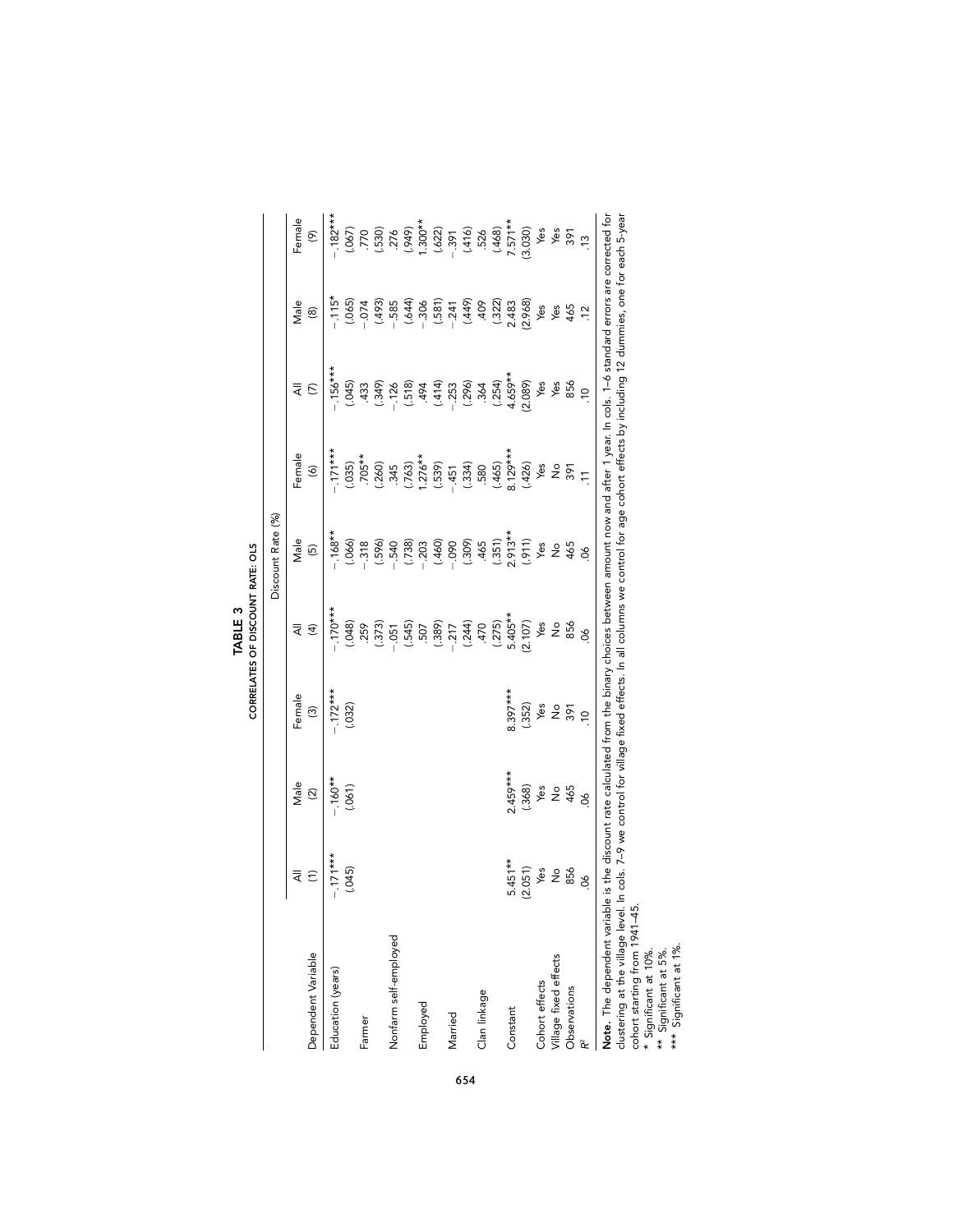(e.g., income, fertility, or child mortality) resulting from a large-scale school construction program in Indonesia.

In this study, we use two different sources of variation in education: different access to schools in different villages and the effect of instability during the Idi Amin era on respective school-age cohorts. Hence, the first instrument exploits primarily the variation by region and the second instrument is based on variation over time. We show that both types of instruments deliver very similar estimates of the effect of education on discount rate for men.

*Number of primary and secondary schools*. Our first type of instrumental variable is based on the observation that individuals belonging to village areas with better access to schools are more educated. We match our individual survey data with village-area-level data collected by the Ugandan Ministry of Education and Sports and UBOS. We then construct two variables to approximate access to schools: the number of primary schools and the number of secondary schools in a village area per one thousand inhabitants.

These instrumental variables are constructed as follows. We start with the information about the number of primary and secondary schools for each village area and the date on which they were established.<sup>9</sup> We calculate the average number of schools for each 5-year period, starting with 1941–45 and ending with 2001–5. Due to the rapid population growth in Uganda during  $1941-2005$  and potential difference in the size of village areas,<sup>10</sup> it is more accurate to measure school access in terms of the number of schools per capita rather than the total number of schools. The number of schools is divided by the population size of the village area. Cohort-specific population size of the village area is obtained by adjusting the number of inhabitants in 2002 (UBOS) for average population growth in Uganda (World Development Indicators  $2006$ <sup>11</sup>. Finally, each respondent is assigned the number of primary schools in the village area when she was at the age to start primary school (7 years) and the availability of secondary schools when she was at the age to start secondary school (15 years).

Table 4 shows the average number of schools per thousand people during the period 1941–2005. We can observe substantial variation in secondary

<sup>&</sup>lt;sup>9</sup> Ideally, one would like to have panel data measuring the number of schools in village areas over time. According to our inquiries with the Ugandan Ministry of Education, these data do not exist, which is not surprising given the periods of instability in Ugandan history. As a consequence, there may be a measurement error in our constructs of school availability due to missing information about schools that were abolished before 2005.

<sup>&</sup>lt;sup>10</sup> According to the detailed maps which we have received from UBOS, the village areas we study are not very different from each other in terms of geographical size.

 $11$  Historical statistics about population size in each village area are not available, with the exception of the year 2002. We need to assume that the population growth was the same in all village areas.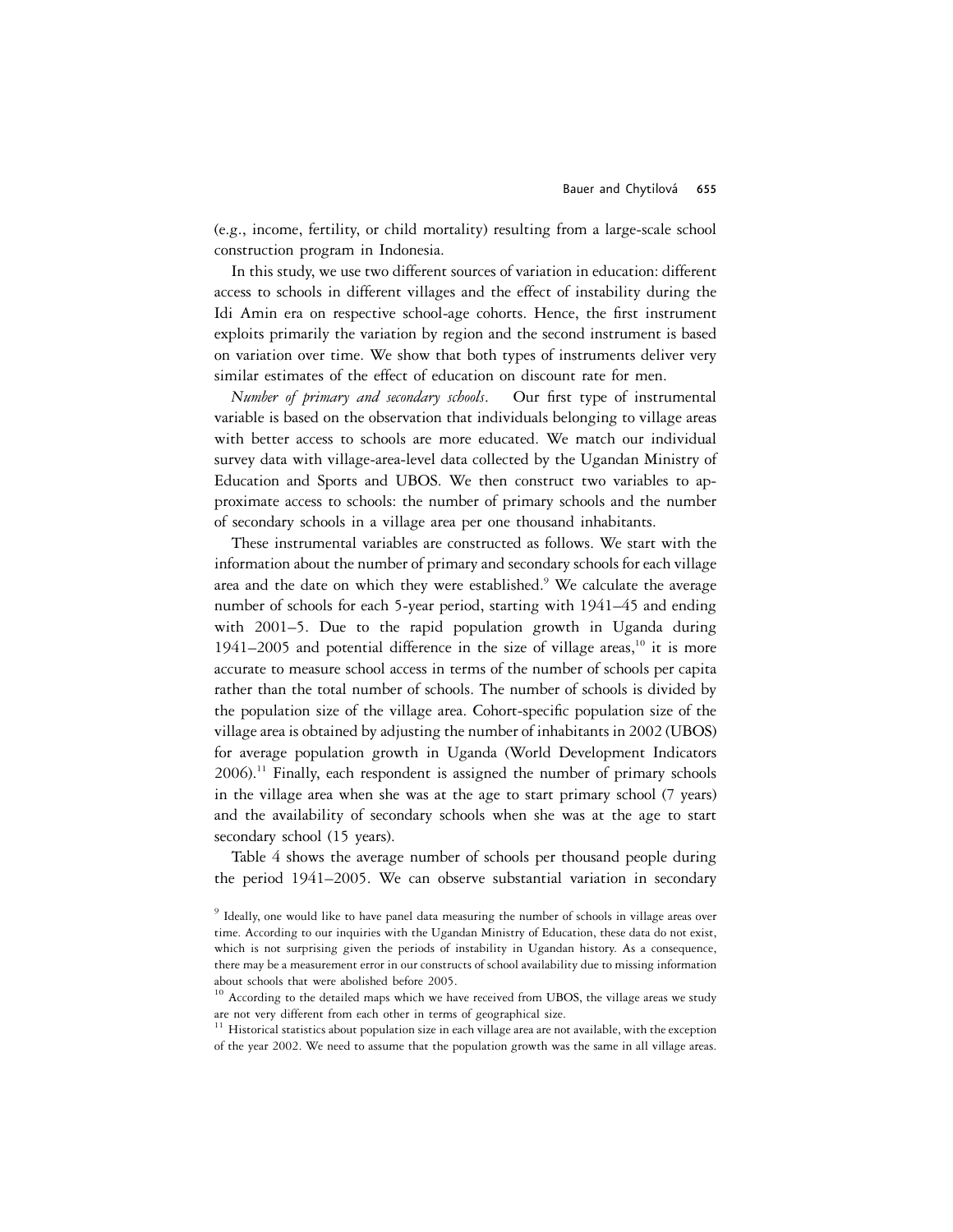| TABLE 4                                                     |
|-------------------------------------------------------------|
| AVERAGE NUMBER OF SCHOOLS PER THOUSAND PEOPLE IN THE PERIOD |
| 1941–2005 (MEANS AND STANDARD DEVIATIONS)                   |

|               | Primary Schools | Secondary Schools |
|---------------|-----------------|-------------------|
| <b>Buikwe</b> | .814            | .017              |
|               | (.274)          | (.041)            |
| Busagazi      | .675            | .013              |
|               | (.451)          | (.047)            |
| Bweyogerere   | .938            | .102              |
|               | (.329)          | (.197)            |
| Kasolo        | .675            | .067              |
|               | (.255)          | (.101)            |
| Kateete       | .898            | .016              |
|               | (.293)          | (.030)            |
| Kigaya        | .592            | .030              |
|               | (.296)          | (.073)            |
| Kikube        | .694            | .005              |
|               | (.211)          | (.018)            |
| Kirugu        | .529            | .031              |
|               | (.383)          | (.061)            |
| Nakifuma      | .978            | .012              |
|               | (.370)          | (.030)            |
| Lugasa        | 1.107           | .144              |
|               | (.365)          | (.131)            |

school access across village areas, but less so for primary schools. There is only a relatively small differential variation over time across villages. This prevents us from including village fixed effects to the regression analysis as these would capture the effect of varying school availability, as we discuss below.

Table 5 illustrates the simple logic of our identification strategy. This table shows the means of education and the discount rate for individuals with aboveand below-median access to primary and secondary education facilities (the middle and left sections of the panel, respectively). Although the results are imprecise due to the fact that only a small part of the information is used, we can observe simultaneous change in education and discount rate. Men who live in villages with better access to secondary schools have both higher education and a lower discount rate. The pattern holds with greater uncertainty also for primary schools.

Note that this identification strategy is less suitable for women than it is for men. In southern Uganda, it is common practice for a wife to move to her husband's village following their wedding (Kaduuli 2006). The instrumental variables are based on access to schools in the village area in which the respondents lived at the time of the survey, not where they lived during their schooling age. The marriage-induced migration is likely to introduce a substantial measurement error into our estimates of the effects of schools on education for women, unless there is a strong matching of couples based on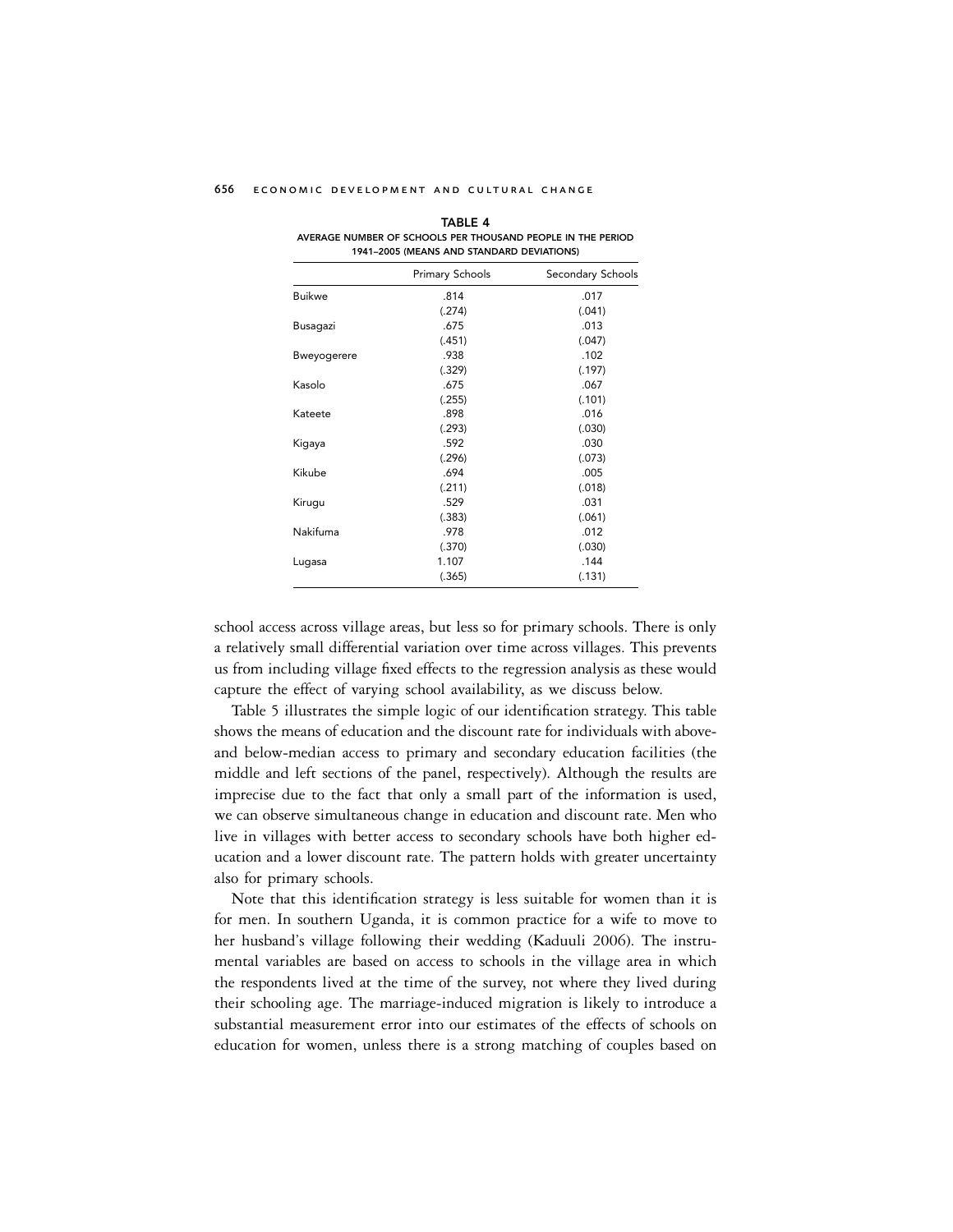|                                                                                                         |         |                                |            |         |                              | EDUCATION AND DISCOUNT RATE ACROSS SECONDARY SCHOOLS, PRIMARY SCHOOLS, AND LIVING DURING CONFLICT ERA MAS AND STANDARD DEVIATIONS) |         |                                       |            |
|---------------------------------------------------------------------------------------------------------|---------|--------------------------------|------------|---------|------------------------------|------------------------------------------------------------------------------------------------------------------------------------|---------|---------------------------------------|------------|
|                                                                                                         |         | Secondary School Accessibility |            |         | Primary School Accessibility |                                                                                                                                    |         | At Primary School Age during Conflict |            |
|                                                                                                         | Lower   | Higher                         | Difference | Lower   | Higher                       | Difference                                                                                                                         | Yes     | $\frac{1}{2}$                         | Difference |
|                                                                                                         |         |                                |            |         |                              |                                                                                                                                    |         |                                       |            |
| Education                                                                                               | 8.998   | 10.031                         | $1.033**$  | 9.421   | 9.599                        | .178                                                                                                                               | 8.717   | 9.645                                 | .928**     |
|                                                                                                         | (3.093) | (2.652)                        |            | (2.746) | (3.112)                      |                                                                                                                                    | (3.127) | (2.873)                               |            |
| Discount rate                                                                                           | 4.153   | 3.543                          | $-610**$   | 3.732   | 3.981                        | 249                                                                                                                                | 4.520   | 3.736                                 | $-.784***$ |
|                                                                                                         | (2.813) | (2.876)                        |            | (2.835) | (2.882)                      |                                                                                                                                    | (2.730) | (2.867)                               |            |
| Men:                                                                                                    |         |                                |            |         |                              |                                                                                                                                    |         |                                       |            |
| Education                                                                                               | 9.276   | 10.356                         | 1.080**    | 9.586   | 9.996                        | .410                                                                                                                               | 9.175   | 9.912                                 | $.737**$   |
|                                                                                                         | (3.276) | (2.381)                        |            | (2.830) | (3.037)                      |                                                                                                                                    | (3.306) | (2.842)                               |            |
| Discount rate                                                                                           | 4.118   | 3.418                          | $-.700**$  | 3.840   | 3.733                        | $-107$                                                                                                                             | 4.341   | 3.673                                 | $-668$     |
|                                                                                                         | (2.813) | (2.877)                        |            | (2.812) | (2.929)                      |                                                                                                                                    | (2.855) | (2.854)                               |            |
| Women:                                                                                                  |         |                                |            |         |                              |                                                                                                                                    |         |                                       |            |
| Education                                                                                               | 8.703   | 9.799                          | 1.096**    | 9.227   | 9.122                        | $-105$                                                                                                                             | 7.936   | 9.346                                 | $-410**$   |
|                                                                                                         | (2.719) | (2.991)                        |            | (2.638) | (3.142)                      |                                                                                                                                    | (2.649) | (2.881)                               |            |
| Discount rate                                                                                           | 4.005   | 3.930                          | $-.075$    | 3.606   | 4.278                        | $.672**$                                                                                                                           | 4.824   | 3.807                                 | $-1.017**$ |
|                                                                                                         | (2.874) | (2.840)                        |            | (2.875) | (2.803)                      |                                                                                                                                    | (2.503) | (2.884)                               |            |
| Note. Higher and lower level of accessibility is divided according to the median value of the measures. |         |                                |            |         |                              |                                                                                                                                    |         |                                       |            |

| İ<br>i<br>:                     |
|---------------------------------|
| ;<br>;<br>;<br>;<br>;<br>;<br>; |

\*\* Significant at 5% (t-test). \*\* Significant at 5% (*t*-test).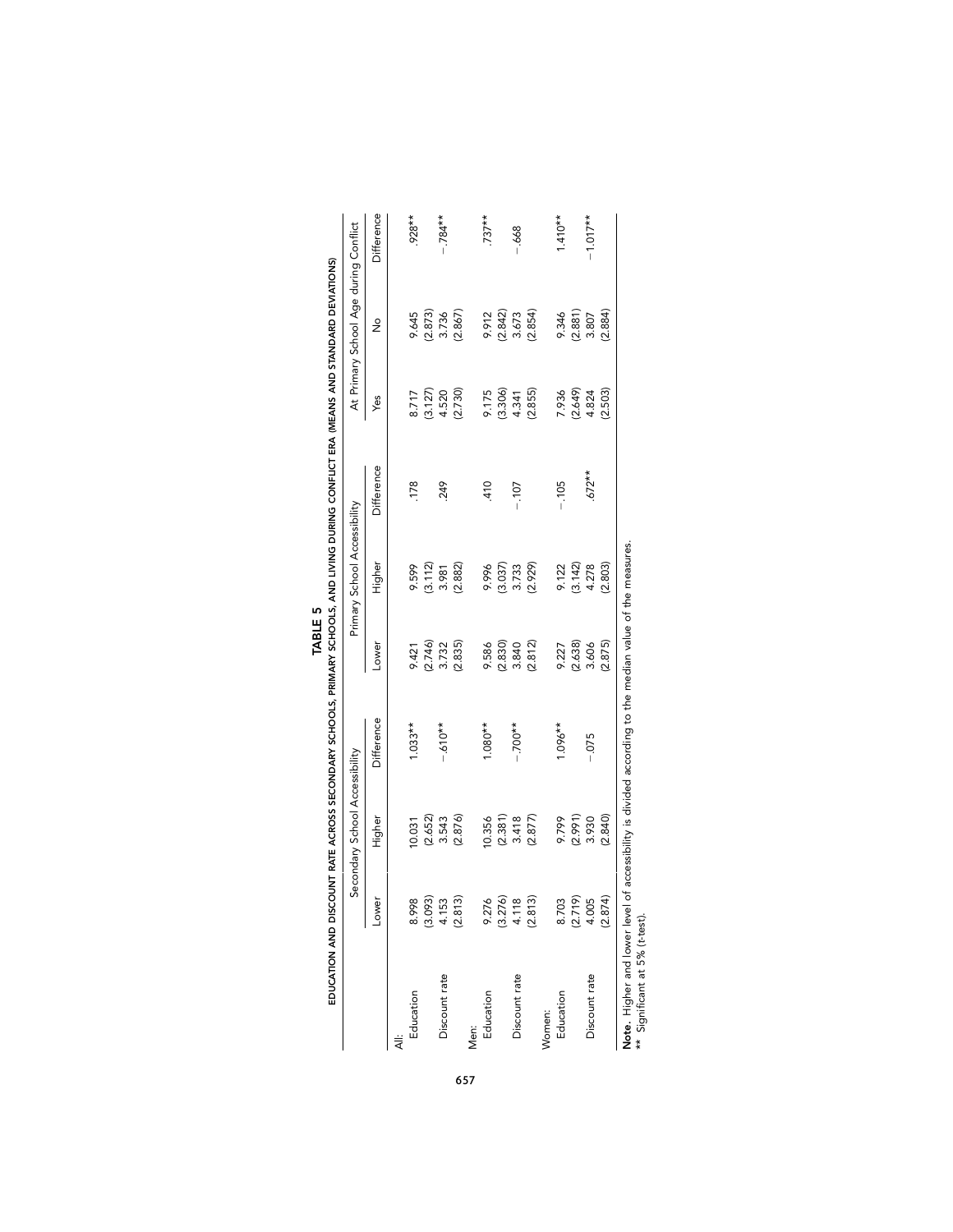achieved education level. In further analysis we will compute the estimates for men and women separately. Indeed, the (non-)results for women shown below are consistent with the notion of substantial migration.

Table 6 presents the main set of results. The lower panel shows the results of the first-stage regression, where the dependent variable is years of schooling. The upper panel reports the second stage, with the discount rate as the dependent variable. In columns 1–4 the excluded instrumental variable is the number of secondary schools. We start with controlling for cohort effects only. For men, we observe that living in villages with a higher number of secondary schools leads to a higher individual level of education; this relationship is significant at the 1% level. The underidentification and weak identification tests do not reject the relevance of the instrument, either. Further, the twostage least squares (2SLS) estimates demonstrate a significant negative effect of education on discount rate. The estimated effect using 2SLS is above the corresponding OLS estimate (table 3, col. 2). For women, we observe a negative coefficient of education, although it is not statistically significant.

The evidence for the causal effect of education on men's discount rate is robust to alternative specifications. In columns 3–4 of table 6 we add (potentially endogenous) variables that may also affect discount rate, such as income related to a particular profession, marital status, and individual ties to his or her clan. The corresponding 2SLS estimate of the effect of education is larger than the one estimated without these controls, although it is not distinguishable statistically. In columns 5–8, primary schools—instead of secondary schools—are used as the excluded instrument for education. For men, we find results similar to those with secondary schools, but with greater uncertainty. For women, we observe that primary schools have no explanatory power for their education, which is not surprising given the above-mentioned marriage migration. Using both primary and secondary schools as instruments delivers estimates of the effect of education very similar to those found in columns 1 and 3, both in terms of the size of the effect and its significance level.

A major threat to this identification strategy is the possibility that there are village-level unobservable characteristics that are correlated with the number of schools and affect discount rate (e.g., demand for education, access to health care). Ideally, we would like to include village fixed effects into our regressions to address this issue. However, our instruments for education in this section are largely based on the variation in schools across villages. To examine further, in the next section we use an instrumental variable that is based on variation over time and show that the results are robust to village fixed effects (similar to the OLS estimates in table 3).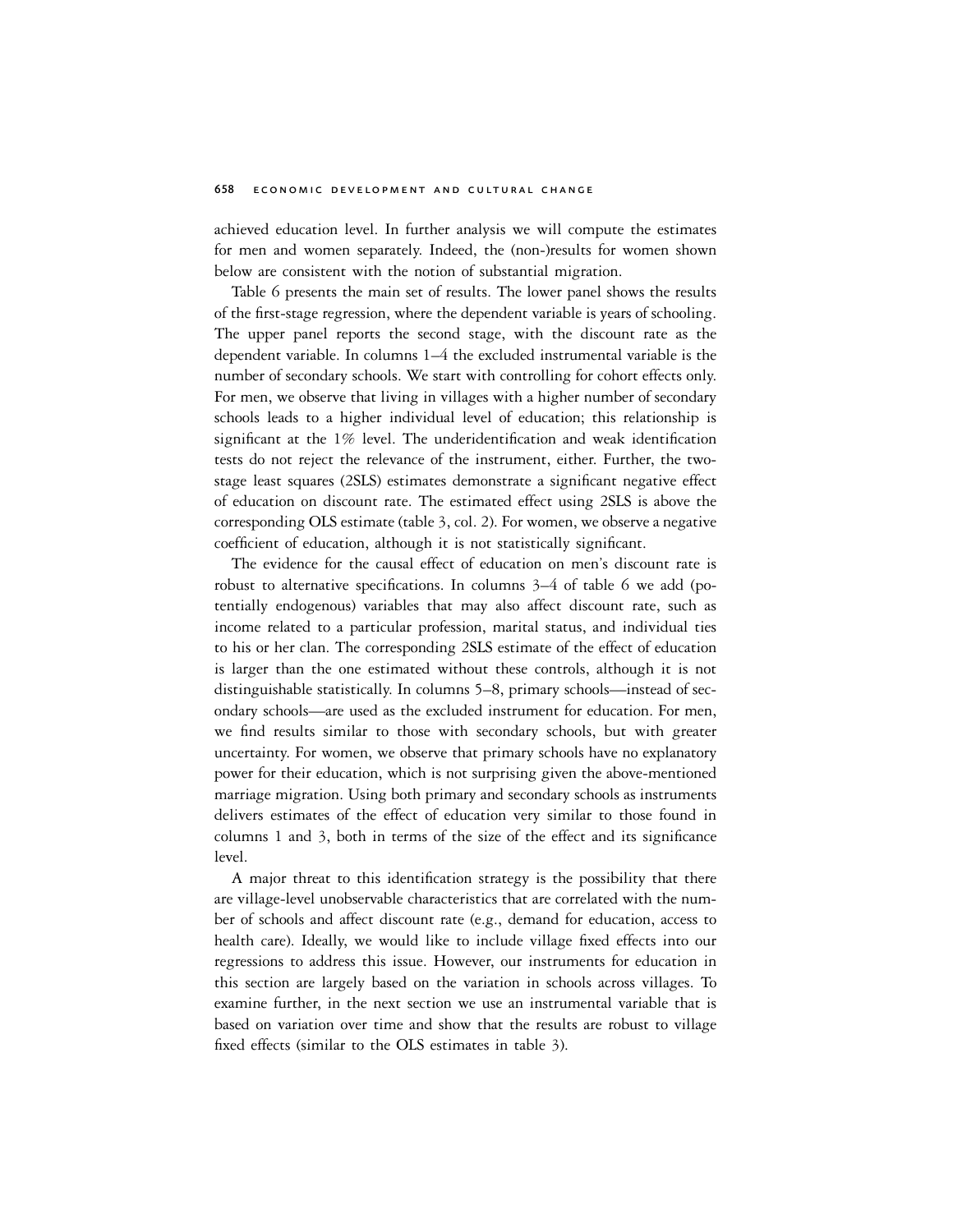*Disorder during the era of Idi Amin*. Parents are typically less motivated to send their children to school during periods of disorder. Our third instrument exploits the variation in education associated with the period during which the dictator Idi Amin was in power in Uganda (1971–79). During that time, the country suffered enormous economic decline, and it was inevitable that the education system would deteriorate as well (Furley 1988). Government expenditures per head fell to less than a quarter of pre-Amin levels, and education expenditures further diminished as an increasing share of resources was diverted for military purposes (Stewart, Humphreys, and Lea 1997; Collier and Reinikka 2001). Himself illiterate, Amin, as well as his regime, is known for being highly suspicious of the loyalty of educated people, many of whom were targeted by the army or exiled (Furley 1988). When Amin declared an "economic war" in 1972 and expelled the Asian community from the country, an exodus of European expatriate teachers followed, leaving enormous gaps in the teaching staff. The breakdown of contract enforcement mechanisms led to a high incidence of teachers' absenteeism (Collier and Reinikka 2001). The quality of education declined sharply as a result.<sup>12</sup> Appleton, Hoddinott, and MacKinnon (1996) use UNESCO estimates and report decreases in primary school enrollment between 1965 and 1975.

To approximate the extent to which individual education is affected by this period of instability, we simply calculate the number of years of the respondent's primary schooling age (7–14 years of age) that overlap with the period 1971–79. We expect that the higher the overlap, the lower the education level. Figure 1 shows an increasing trend for men's education before Amin, but the education of cohorts that were of primary-school age during Amin's era departs from this trend. Overall, as the exposure of respondents' schooling age to the Amin era increases, their level of education decreases. Those who were born in 1964–65 and therefore passed their entire primary school years during Amin's era seem to be the most affected. After this cohort, the level of education goes up again. For women, the education level continued to increase even during the era of Amin's rule, which suggests that the years of exposure is not a valid instrument for them. Finding reasons for this differential pattern is rather a speculative exercise; perhaps it is due to the fact that cultural barriers against educating women gradually diminished over time and overweighed the economic factors that reduced the level of education for boys.

 $12$  There is only anecdotal evidence of the impacts on education infrastructure. Heyneman (1983) reports the effects on six schools in south Uganda (Mpigi district—close to Mukono district). In 1971 there was on average one chair for every 1.2 pupils; in 1981 there was one chair for every 8.8 pupils. Four out of the six schools did not have a single textbook in 1981, whereas these four schools had on average 84 textbooks in 1971.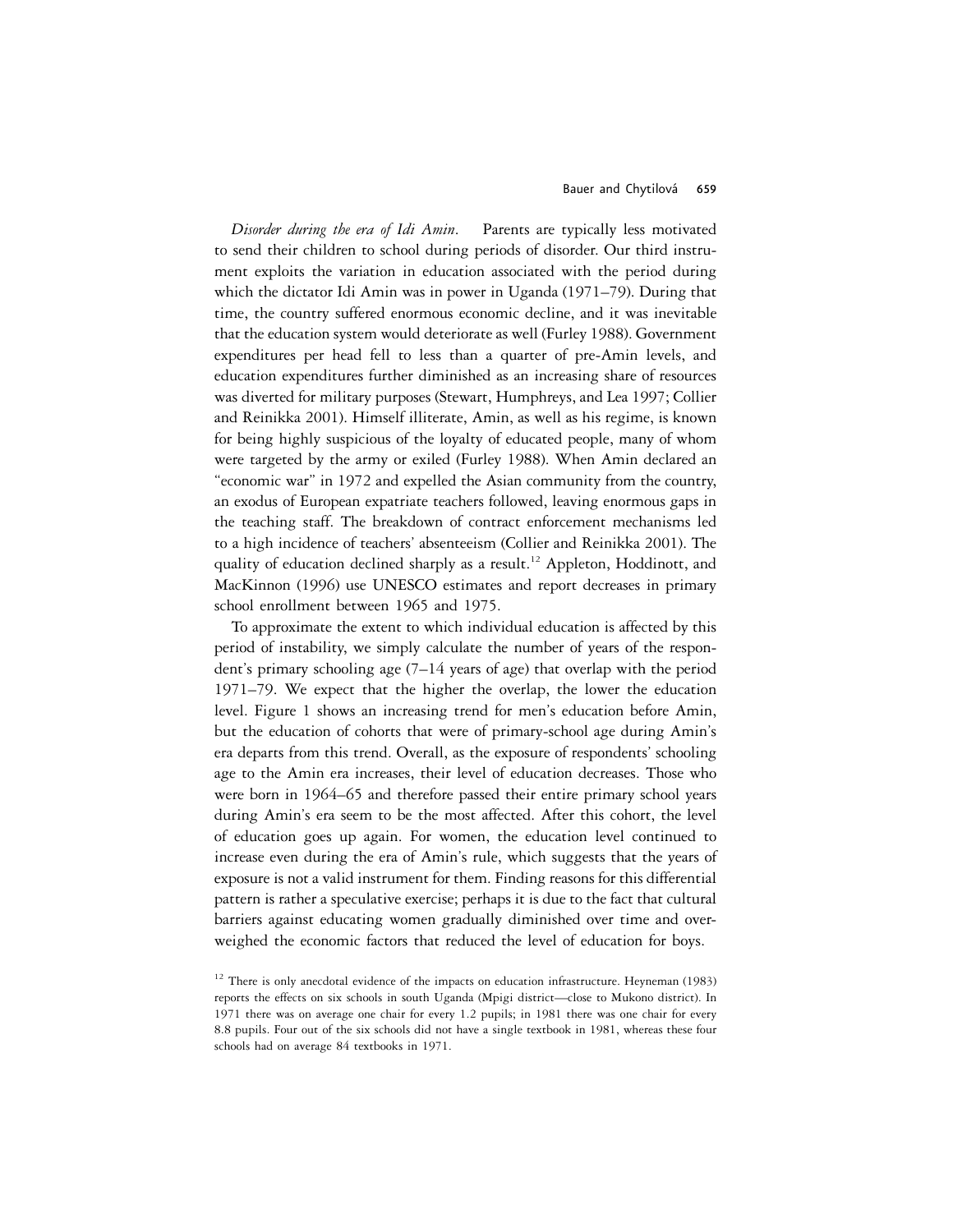|                                          | -<br>보                       |                              | EFFECT OF EDUCATION ON DISCOUNT RATE: 2SLS (INSTRUMENTAL VARIABLES: ACCESS TO PRIMARY AND SECONDARY SCHOOLS) |                         |                   | i<br>Port                      |                   |                       |                        |                     |                                             |                       |
|------------------------------------------|------------------------------|------------------------------|--------------------------------------------------------------------------------------------------------------|-------------------------|-------------------|--------------------------------|-------------------|-----------------------|------------------------|---------------------|---------------------------------------------|-----------------------|
|                                          |                              |                              | IV: Number of Secondary Schools                                                                              |                         |                   | IV: Number of Primary Schools  |                   |                       |                        |                     | IV: Number of Primary and Secondary Schools |                       |
|                                          | Male<br>$\widehat{c}$        | Female<br>$\widehat{\infty}$ | Male<br>$\widehat{\mathcal{C}}$                                                                              | Female<br>$\widehat{A}$ | Male<br>0         | Female<br>$\widehat{\circ}$    | Male<br>E         | Female<br>$\circledR$ | Male<br>$\circledcirc$ | Female<br>(10)      | Male<br>$\left(11\right)$                   | Female<br>(12)        |
| Cohort effects<br>Observable             | Yes                          | Yes                          | Yes                                                                                                          | Yes                     | Yes               | Yes                            | Yes               | Yes                   | Yes                    | Yes                 | Yes                                         | Yes                   |
| Village fixed effects<br>characteristics | $\frac{1}{2}$<br>$rac{1}{2}$ | ş<br>ş                       | Yes<br>ş                                                                                                     | Yes<br>9<br>S           | ş<br>ş            | ş<br>ş                         | Yes<br>Ş          | Yes<br>9<br>S         | ş<br>9<br>S            | ş<br>$\frac{1}{2}$  | Yes<br>ş                                    | Yes<br>ş              |
|                                          |                              |                              |                                                                                                              |                         |                   | 2SLS: Discount Rate (%)        |                   |                       |                        |                     |                                             |                       |
| Education (years)                        | $.600**$<br>.234)            | (166)<br>$-0.085$            | $-948***$<br>(.320)                                                                                          | (.162)<br>$-115$        | (.525)<br>$-.702$ | (599.749)<br>17.132            | (630)<br>$-0.960$ | (671.537)<br>19.149   | $-591**$<br>(.232)     | $-313*$<br>(180)    | $-948***$<br>(.320)                         | $-315*$<br>(169)      |
|                                          |                              |                              |                                                                                                              |                         |                   | First Stage: Education (Years) |                   |                       |                        |                     |                                             |                       |
| ondary schools<br>Number of sec-         | ,949***<br>728)              | $2.684*$<br>(1.265)          | $3.125***$<br>(759)                                                                                          | $(1.101)$ **<br>3.096   |                   |                                |                   |                       | $5.611***$<br>(1.032)  | $4.335*$<br>(1.969) | $3.398**$<br>(1.123)                        | $5.022***$<br>(1.536) |
| Number of primary<br>schools             |                              |                              |                                                                                                              |                         | (1.108)<br>1.096  | (1.344)<br>036                 | (.683)<br>.775    | (1.212)<br>.032       | (.594)<br>$-679$       | (1.064)<br>$-1.660$ | (.526)<br>$-.274$                           | $-1.913**$<br>(.683)  |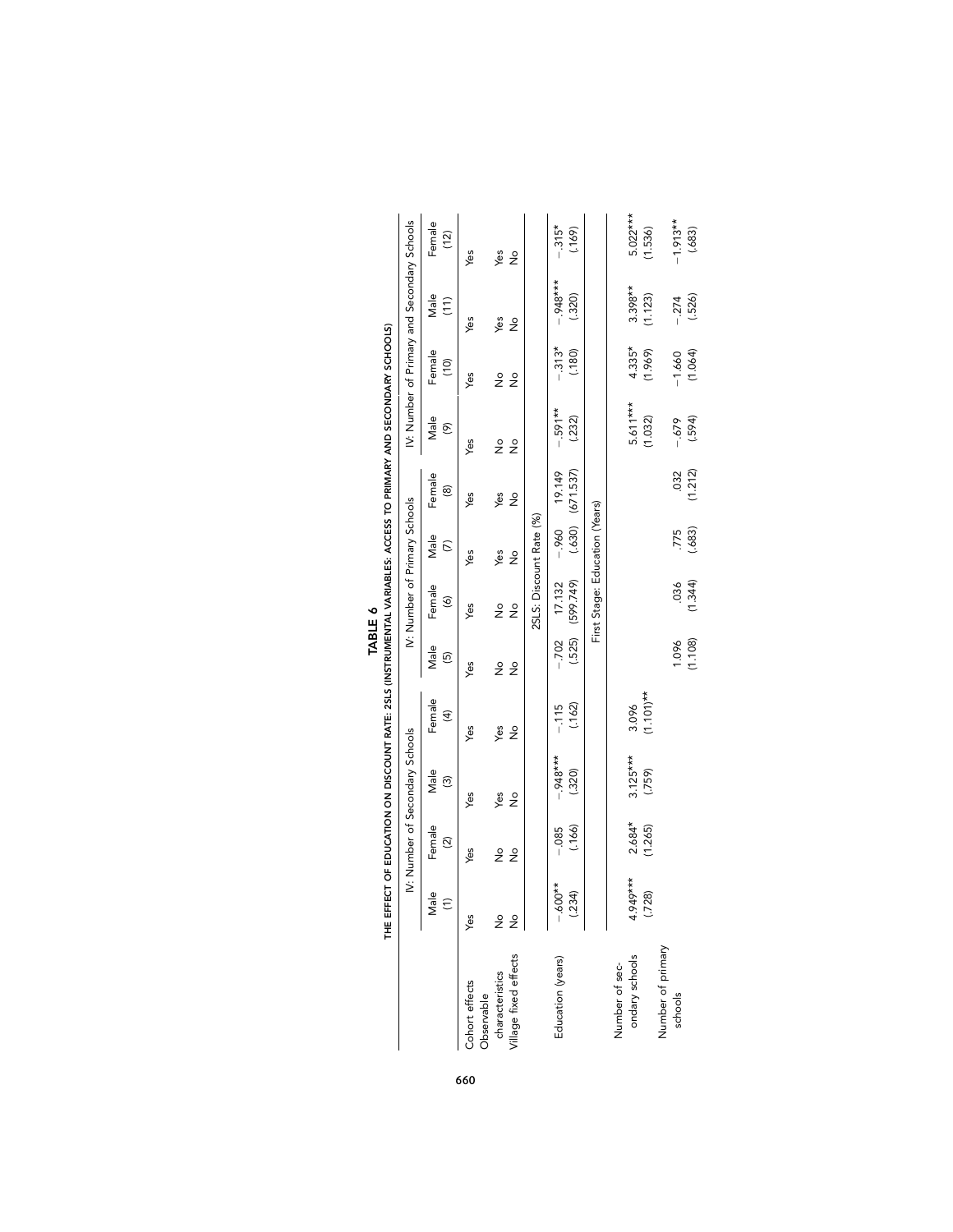| 6.399 |      | 2.562 9.348 | .001 18.405    |      |     | 001 1.288 | .978 | 7.905 | 4.504 16.933 |     | 46.273 | test (F-statistic)                           |
|-------|------|-------------|----------------|------|-----|-----------|------|-------|--------------|-----|--------|----------------------------------------------|
|       |      |             |                |      |     |           |      |       |              |     |        | Veak identification                          |
| 081   | .093 | 213         | $\overline{0}$ | .977 | 372 | .977      | .422 | .150  | 069          | 227 | 20     | <b>Jnderidentification</b><br>test (p-value) |
|       |      |             |                |      |     |           |      |       |              |     |        |                                              |

\* $\overleftarrow{\mathbf{0}}$ schooling. The upper panel shows the results for the second stage where the dependent variable is the discount rate. In cols. 1–4 the instrumental variable is the number of secondary schools per thousand of inhabitants in the particular village area when an individual was 15 years old. In cols. 5–8 the instrumental variable is the number of primary schools per thousand of inhabitants in the particular village area when an individual was 7 years old. In cols. 9–12 both the number of primary and secondary schools are used as instrumental variables. In all regressions we control for cohort effects. In cols. 3–4, 7–8, and 11–12 we include also the other individual characteristics listed in table 3. The underidentification test statistic is Kleibergen-Paap rk LM statistic. The null hypothesis is that the equation is underidentified, i.e., that the excluded instruments are uncorrelated with the endogenous regressor. The weak identification test statistic is Kleibergen-Paap rk Wald *F*-statistic. The null hypothesis is that excluded instruments are correlated with the endogenous regressor, but only weakly. A commonly used critical value for this test is approximately 10.

Significant at 10%.

\*\* Significant at 5%.

\*\*\* Significant at 1%.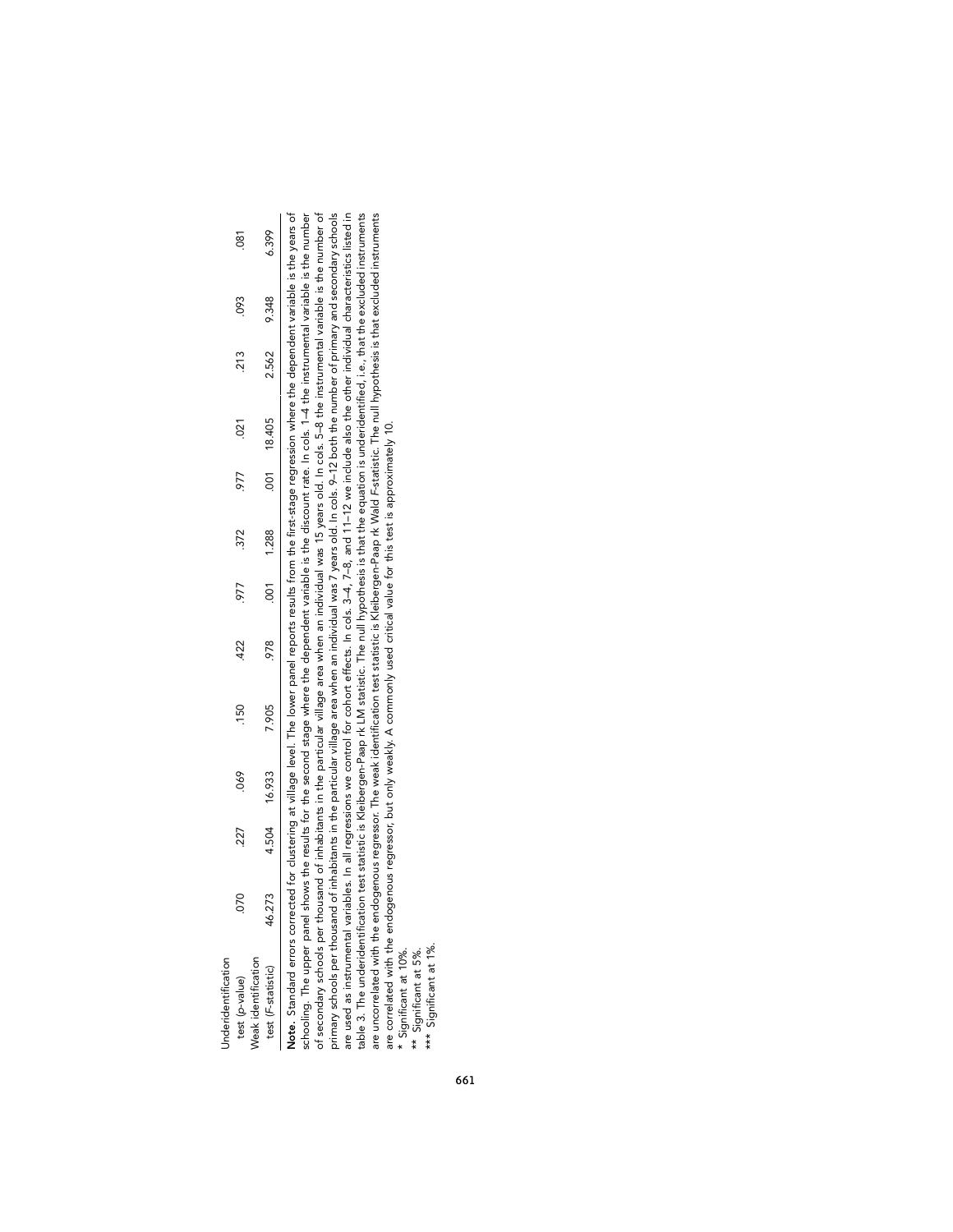

Figure 1. Average education of men and year of birth

Table 7 shows the main results of this instrumental strategy. In columns 1–4 we cluster the standard errors at the village level. In columns 5–8 we control directly for village fixed effects. Exposure to Amin's era lowers the education of men, whereas it does not affect women's education. In the second stage, we find that a higher level of education reduces men's discount rate. Village fixed effects do not change the magnitude of the estimates, although they have now become only marginally significant ( $p$ -value = .13). Interestingly, the magnitude of all these estimates is very similar to the magnitude of those we obtained when using the measures of school access as instruments (table 6).

Our estimates could potentially be biased if the exposure to political instability during childhood affected time discounting via a channel other than schooling that persists over time (e.g., psychological trauma). Note that this type of threat to the identification strategy is orthogonal to the concerns discussed with respect to the former set of instruments.

## **IV. Conclusions**

This study aims to contribute to the rich literature that examines the causes of the low levels of saving and investment in rural parts of low-income countries. The paper focuses on the formation of time discounting as a possible explanation of this important issue, and it demonstrates a causal effect of education on subjective discount rate in 10 village areas in southern Uganda.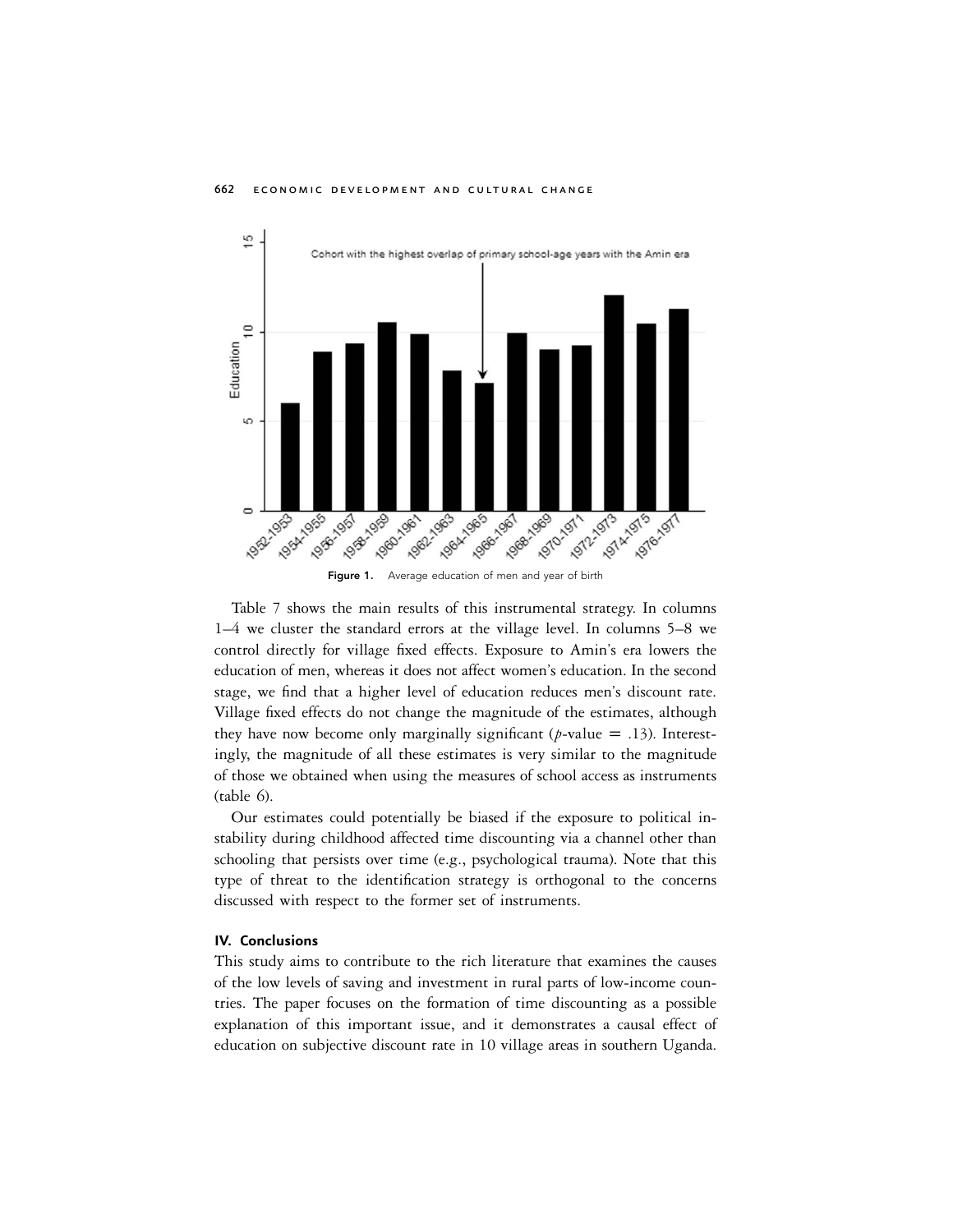| THE EFFECT OF EDUCATION ON DISCOUNT RATE: 2SLS (INSTRUMENTAL VARIABLE: NUMBER OF YEARS DURING AMIN'S ERA, 1971-79)                                                                                                                                                                                                                                             |                        |                                   |               |             |                                |                            |                 |            |
|----------------------------------------------------------------------------------------------------------------------------------------------------------------------------------------------------------------------------------------------------------------------------------------------------------------------------------------------------------------|------------------------|-----------------------------------|---------------|-------------|--------------------------------|----------------------------|-----------------|------------|
|                                                                                                                                                                                                                                                                                                                                                                | Men<br>$\widehat{\Xi}$ | Women<br>$\widehat{\mathfrak{O}}$ | Men<br>ල      | Women<br>E) | Men<br>ල                       | Women<br>$\widehat{\circ}$ | Men<br>$\infty$ | Women<br>@ |
| IV: Number of school-age years during Amin era<br>$(1971 - 79)$ :                                                                                                                                                                                                                                                                                              |                        |                                   |               |             |                                |                            |                 |            |
| Cohort effects                                                                                                                                                                                                                                                                                                                                                 | Yes                    | Yes                               | Yes           | Yes         | Yes                            | Yes                        | Yes             | Yes        |
| Observable characteristics                                                                                                                                                                                                                                                                                                                                     | $\frac{1}{2}$          | ş                                 | Yes           | Yes         | ş                              | ş                          | Yes             | Yes        |
| Village fixed effects                                                                                                                                                                                                                                                                                                                                          | 9<br>No                | Ş                                 | $\frac{1}{2}$ | ş           | Yes                            | Yes                        | Yes             | Yes        |
|                                                                                                                                                                                                                                                                                                                                                                |                        |                                   |               |             | 2SLS: Discount Rate (%)        |                            |                 |            |
| Education (years)                                                                                                                                                                                                                                                                                                                                              | $-653*$                | $-437$                            | $-623*$       | $-382$      | $-588$                         | $-1.046$                   | $-581$          | $-1.015$   |
|                                                                                                                                                                                                                                                                                                                                                                | (.371)                 | (1.239)                           | (.369)        | (1.074)     | (000)                          | (2.653)                    | (.383)          | (2.187)    |
|                                                                                                                                                                                                                                                                                                                                                                |                        |                                   |               |             | First Stage: Education (Years) |                            |                 |            |
| At primary school age during war (years)                                                                                                                                                                                                                                                                                                                       | $-.602**$              | 260                               | $-.602**$     | 268         | $-.565***$                     | .139                       | $-.575***$      | .157       |
|                                                                                                                                                                                                                                                                                                                                                                | (.218)                 | (.434)                            | (.210)        | (.309)      | (.203)                         | (.274)                     | (155)           | (.231)     |
| Underidentification test (p-value)                                                                                                                                                                                                                                                                                                                             | 039                    | 530                               | .032          | 372         | .005                           | .602                       | 000             | .484       |
| tatistic)<br>Weak identification test (F-st                                                                                                                                                                                                                                                                                                                    | 7.611                  | 360                               | 8.259         | 751         | 7.736                          | 257                        | 13.833          | 458        |
| Note. In cols. 1–4 the standard errors are corrected for clustering at the village level; in cols. 5–8 we control for village fixed effects. The lower panel reports results from<br>the first-stage regression where the dependent variable is the years of schooling. The upper panel shows the results for the second stage where the dependent variable is |                        |                                   |               |             |                                |                            |                 |            |

TABLE 7

the discount rate. In all regressions the instrumental variable for education is the number of school-age years that overlap with the the era of (di Amin (1971–79). We control<br>for age cohort effects and in cols. 3-4, 7-8, the discount rate. In all regressions the instrumental variable for education is the number of school-age years that overlap with the the era of Idi Amin (1971–79). We control for age cohort effects and in cols. 3–4, 7–8, and 11–12 we include also the other individual characteristics listed in table 3. The underidentification test statistic is Kleibergen-Paap rk LM statistic. The null hypothesis is that the equation is underidentified, i.e., that the excluded instruments are uncorrelated with the endogenous regressor. The weak identification test statistic is Kleibergen-Paap rk Wald *F*-statistic. The null hypothesis is that excluded instruments are correlated with the endogenous regressor, but only weakly. A commonly used critical value for this test is approximately 10.

Significant at 10%.

\* Significant at 10%.<br>\*\* Significant at 5%.<br>\*\*\* Significant at 1%. \*\* Significant at 5%.

\*\*\* Significant at 1%.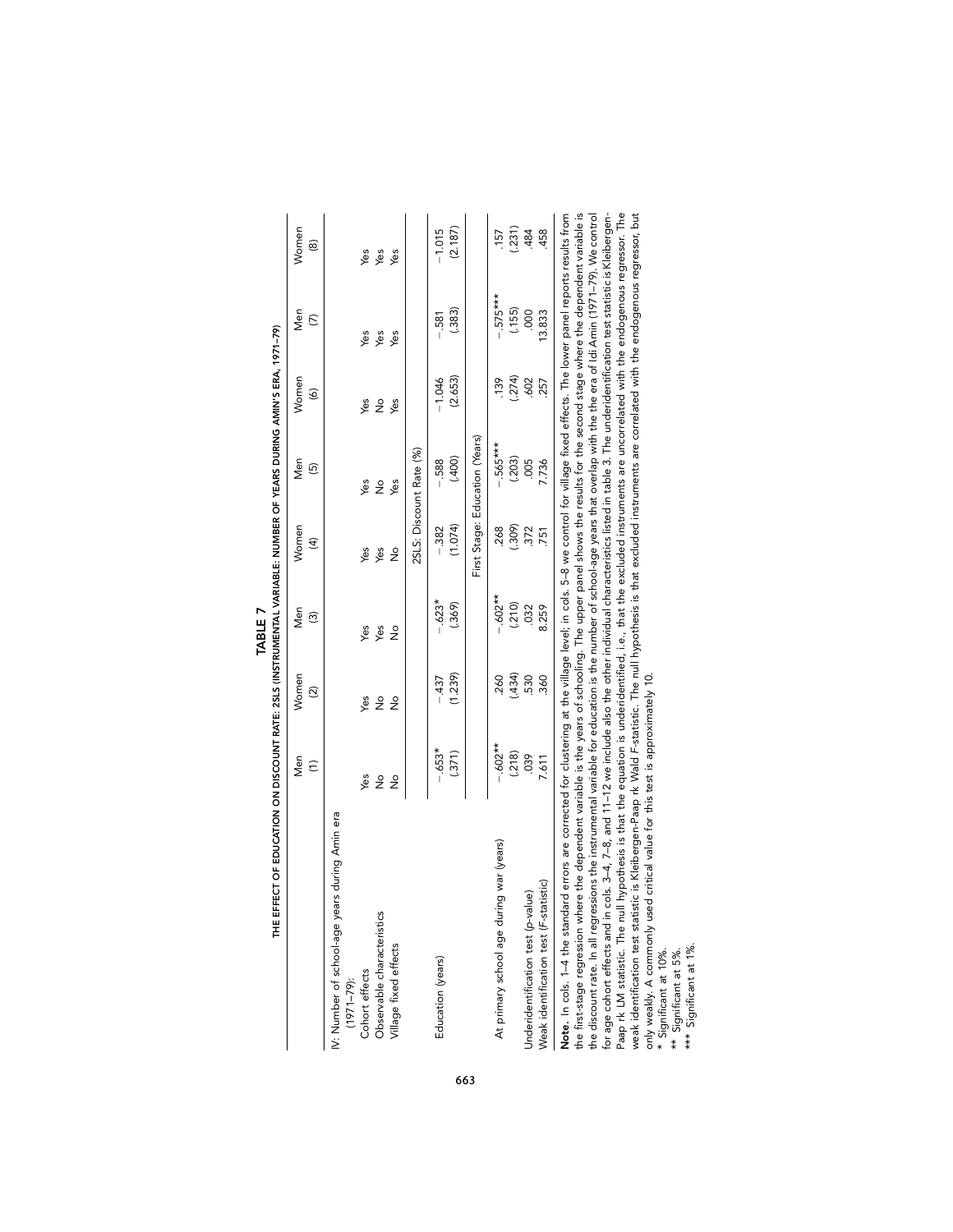First, we study various socioeconomic characteristics that were suggested in earlier literature as possible determinants of time preference. The discount rate emerged significantly correlated with completed years of schooling: more educated respondents are more patient. We also found several other intuitive relationships: the respondents with a lower discount rate are more likely to make choices with delayed rewards, such as using a mosquito net or assigning higher importance to schooling of their offspring.

To our knowledge, comparable studies that elicit discount rate have not attempted to depart from the observed correlation between education and discount rate by testing the impact of education on discount rate. In order to do so, we exploit two independent exogenous sources of variation in schooling: across villages and over time. The first set of instrumental variables is based on differential access to primary and secondary schools in different villages. The second type is based on the number of individual school-age years that overlap with the rule of Idi Amin (1971–79)—a period of overall instability characterized by a drastic decline in the quality of education. For men, both instrumental variables strongly predict individual education in the expected direction. The 2SLS estimates demonstrate a significant effect of education on men's discount rate. Both types of instrumental variables deliver estimates of similar magnitude. The results are robust to the inclusion of a set of dummies for cohort effects, individual characteristics such as profession, family status, and, in the case of the latter instrument, for village fixed effects.

This evidence is consistent with several specific channels through which education may affect discounting. First, schooling may promote the creation of cognitive skills and the ability to simulate and plan for the future (Becker and Mulligan 1997; McClure et al. 2004). Second, education may play an important role in developing control mechanisms to manage the temptations of present consumption. This understanding resonates with the increasingly loud calls among development economists for the exploration of not only the structural constraints that poverty imposes on the decision making of the poor but for taking seriously also the internal barriers to saving and investing in the absence of suitable institutions (Armendáriz de Aghion and Morduch 2005; Duflo 2006). A recent study from rural India (Bauer, Chytilová, and Morduch 2008), however, finds that education correlates with the level of discounting but not with present-biased (or hyperbolic) discounting. Third, education may enhance health prevention and reduce mortality risk, which might make individuals more willing to delay their spending. Another explanation is that more educated individuals are less likely to be income constrained and face lower pressures to spend money sooner. Although the results are robust to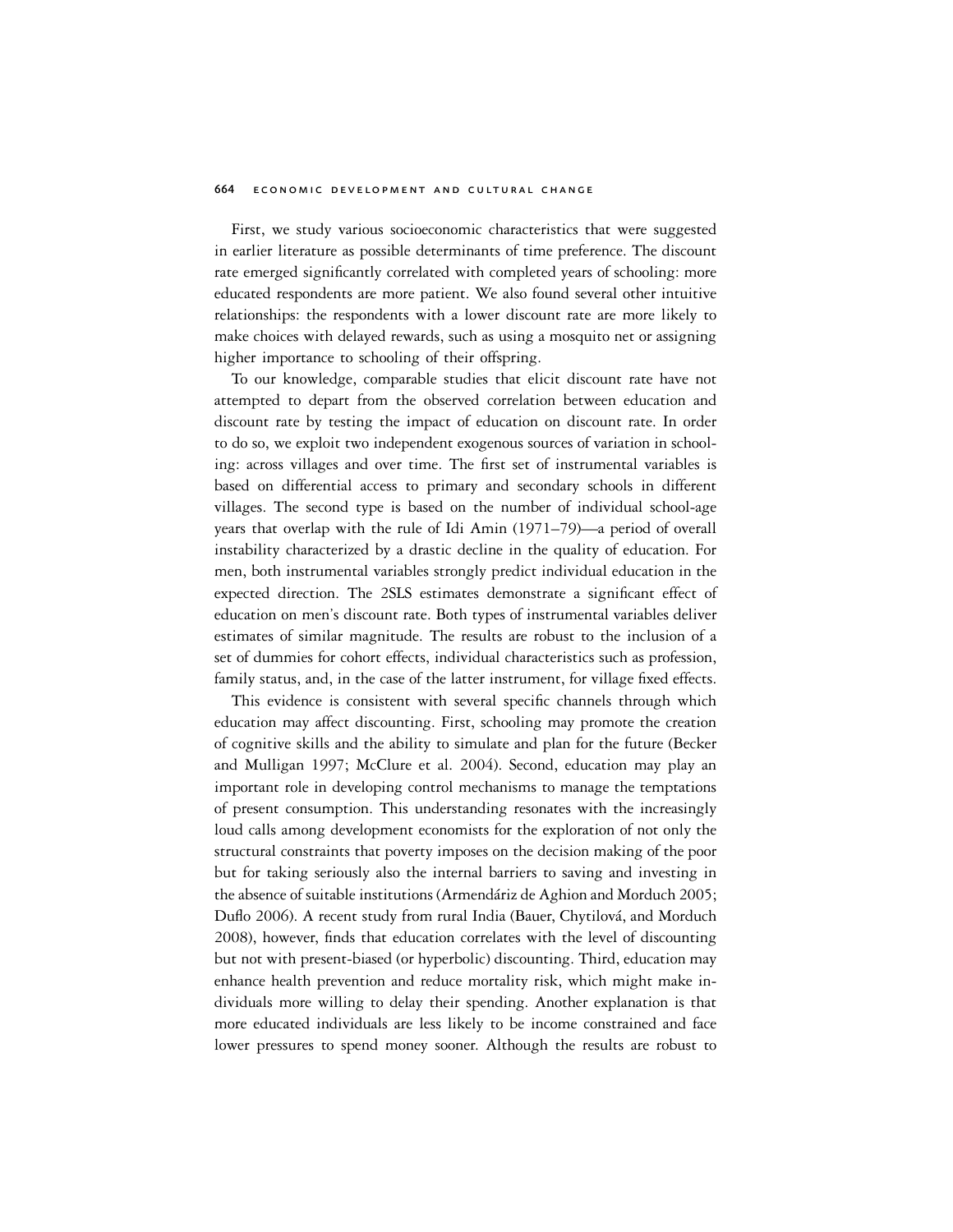controlling for individual profession, this may be an imperfect proxy for income, and education may capture the effect of income instead.

The capacity of education to reduce time discounting further emphasizes its prominent position in debates about economic development. It has been widely observed in cross-country analyses that standard estimates of the contribution of additional schooling to economic growth, based on productivity differences associated with differences in the level of schooling, cover only a relatively small portion of the total correlation between education and subsequent growth (Bils and Klenow 2000; Banerjee and Duflo 2004). Similarly, World Bank (2006) acknowledges that education impact on economic growth is well established; precisely how this happens is less well understood. In addition to the role of education as a factor in the aggregate production function, there might be other effects of education that contribute to economic growth, such as its impact on fertility or health (Case 2006). The evidence from Ugandan villages may start teasing researchers and policy makers with the proposition that there might be a new channel through which education promotes development—by shaping individual time discounting.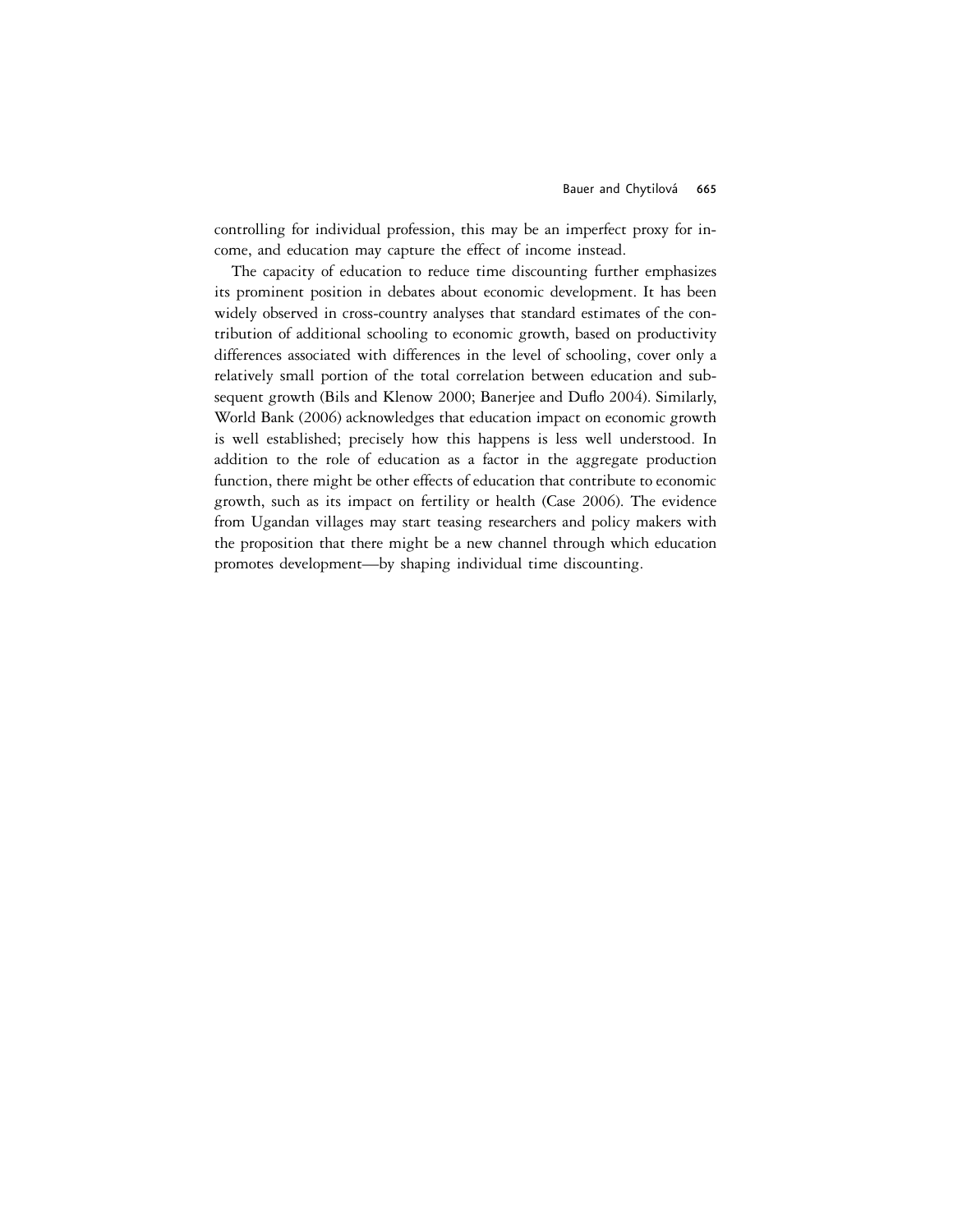|                            |                |               |                         |            | Discount Rate  |               |           |         |                          |
|----------------------------|----------------|---------------|-------------------------|------------|----------------|---------------|-----------|---------|--------------------------|
|                            | ₹              | Male          | Female                  | ₹          | Male           | Female        |           | Male    | Female                   |
| Dependent Variable         |                | $\widehat{a}$ | $\widehat{\mathcal{O}}$ | £          | 0              | $\hat{\circ}$ | Ë         | @       | $\widehat{\mathfrak{G}}$ |
| Education (years)          | $-.067***$     | $-.051*$      | $-.083***$              | $-.066***$ | $-.052*$       | $-.086***$    | $.061***$ | $-0.33$ | $.088***$                |
|                            | $(018)$<br>Yes | (.027)        | (015)                   | (.022)     | $(030)$<br>Yes | $(17)$<br>Yes | (610, 0)  | (.027)  |                          |
| Cohort effects             |                | Yes           | Yes                     | Yes        |                |               | Yes       | Yes     | .029)<br>Yes             |
| Observable characteristics | å              | <sub>2</sub>  | ە<br>2                  | Yes        | Yes            | Yes           | Yes       | Yes     |                          |
| Village fixed effects      | $\frac{1}{2}$  | $\frac{1}{2}$ | $\frac{1}{2}$           | ş          | $\frac{1}{2}$  | $\frac{1}{2}$ | Yes       | Yes     | yes<br>2                 |
| Observations               | 856            | 465           | 391                     | 856        | 465            | 391           | 856       | 465     | 391                      |

TABLE A1 TABLE A1

\* $\sqrt{2}$ when an individual was 7 years old, i.e., at the age to start attending primary school). In cols. 4–9 observable characteristics are controlled for (dummies for for clustering at the village level. In cols. 7–9, village fixed effects are included. In all columns age cohort effects are controlled for (dummies for 5-year period farmer, nonfarm self-employed, employed, married, and strong clan linkage).

Significant at 10%.

666

\*\* Significant at 5%.

\*\*\* Significant at 1%.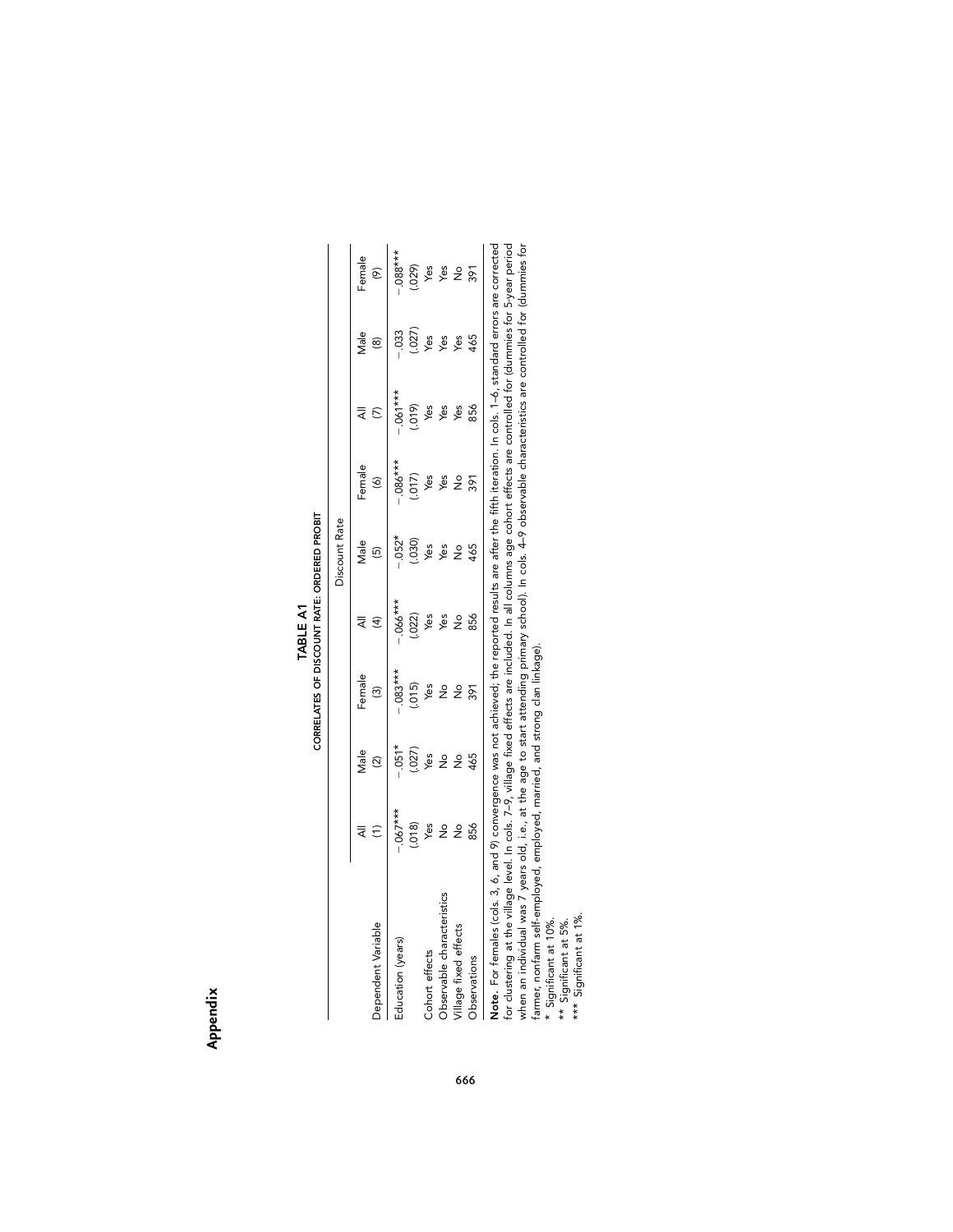### **References**

- Anderson, C. Leigh, Maya Dietz, Andrew Gordon, and Marieka Klawitter. 2004. "Discount Rates in Vietnam." *Economic Development and Cultural Change* 52, no. 4:873–87.
- Anderson, Siwan, and Jean-Marie Baland. 2002. "The Economics of Roscas and Intrahousehold Resource Allocation." *Quarterly Journal of Economics* 117, no. 3: 963–95.
- Appleton, Simon, John Hoddinott, and John MacKinnon. 1996. "Education and Health in Sub-Saharan Africa." *Journal of International Development* 8, no. 3:307–39.
- Armenda´riz De Aghion, Beatriz, and Jonathan Morduch. 2005. *The Economics of Microfinance*. Cambridge, MA: MIT Press.
- Banerjee, Abhijit Vinayak, and Esther Duflo. 2004. "Growth Theory through the Lens of Development Economics." In *Handbook of Economic Growth,* ed. Phillipe Aghion and Steven N. Durlauf. Amsterdam: Elsevier.
- Bauer, Michal, and Julie Chytilová. 2009. "Women, Children and Patience: Experimental Evidence from Indian Villages." IZA Discussion Paper no. 4241, IZA, Bonn.
- Bauer, Michal, Julie Chytilová, and Jonathan Morduch. 2008. "Behavioral Foundations of Microcredit: Experimental and Survey Evidence from Rural India." Financial Access Initiative Research Paper, http://financialaccess.org/node/1324.
- Becker, Gary S., and Casey B. Mulligan. 1997. "The Endogenous Determination of Time Preference." *Quarterly Journal of Economics* 112, no. 3:729–58.
- Bils, Mark, and Peter J. Klenow. 2000. "Does Schooling Cause Growth?" *American Economic Review* 90, no. 5:1160–83.
- Binswanger, Hans B. 1980. "Attitudes toward Risk: Experimental Measurement in Rural India." *American Journal of Agricultural Economics* 62, no. 3:395–407.
- Camerer, Colin, and Robin Hogarth. 1999. "The Effects of Financial Incentives in Experiments: A Review and Capital-Labor-Production Framework." *Journal of Risk and Uncertainty* 19, nos. 1–3:7–42.
- Card, David. 1999. "The Causal Effect of Education on Earnings." In *Handbook of Labor Economics*, ed. Orley C. Ashenfelter and David Card. Amsterdam: Elsevier.
- Cardenas, Juan Camilo, and Jeffrey P. Carpenter. 2008. " Behavioural Development Economics: Lessons from Field Labs in the Developing World." *Journal of Development Studies* 44, no. 3:311–38.
- Case, Anne. 2006. "The Primacy of Education." In *Understanding Poverty*, ed. Abhijit Vinayak Banerjee, Roland Benabou, and Dilip Mookherjee. Oxford: Oxford University Press.
- Coller, Maribeth, and Melonie B. Williams. 1999. "Eliciting Individual Discount Rates." *Experimental Economics* 2, no. 2:107–27.
- Collier, Paul, and Ritva Reinikka, eds. 2001. *Uganda's Recovery: The Role of Farms, Firms, and Government*. Washington, DC: World Bank Publications.
- Doepke, Matthias, and Fabrizio Zilibotti. 2006. "Patience Capital, Occupational Choice, and the Spirit of Capitalism." UCLA Working Paper 848, University of California, Los Angeles.
- Dohmen, Thomas, Armin Falk, David Huffman, and Uwe Sunde. Forthcoming. "Are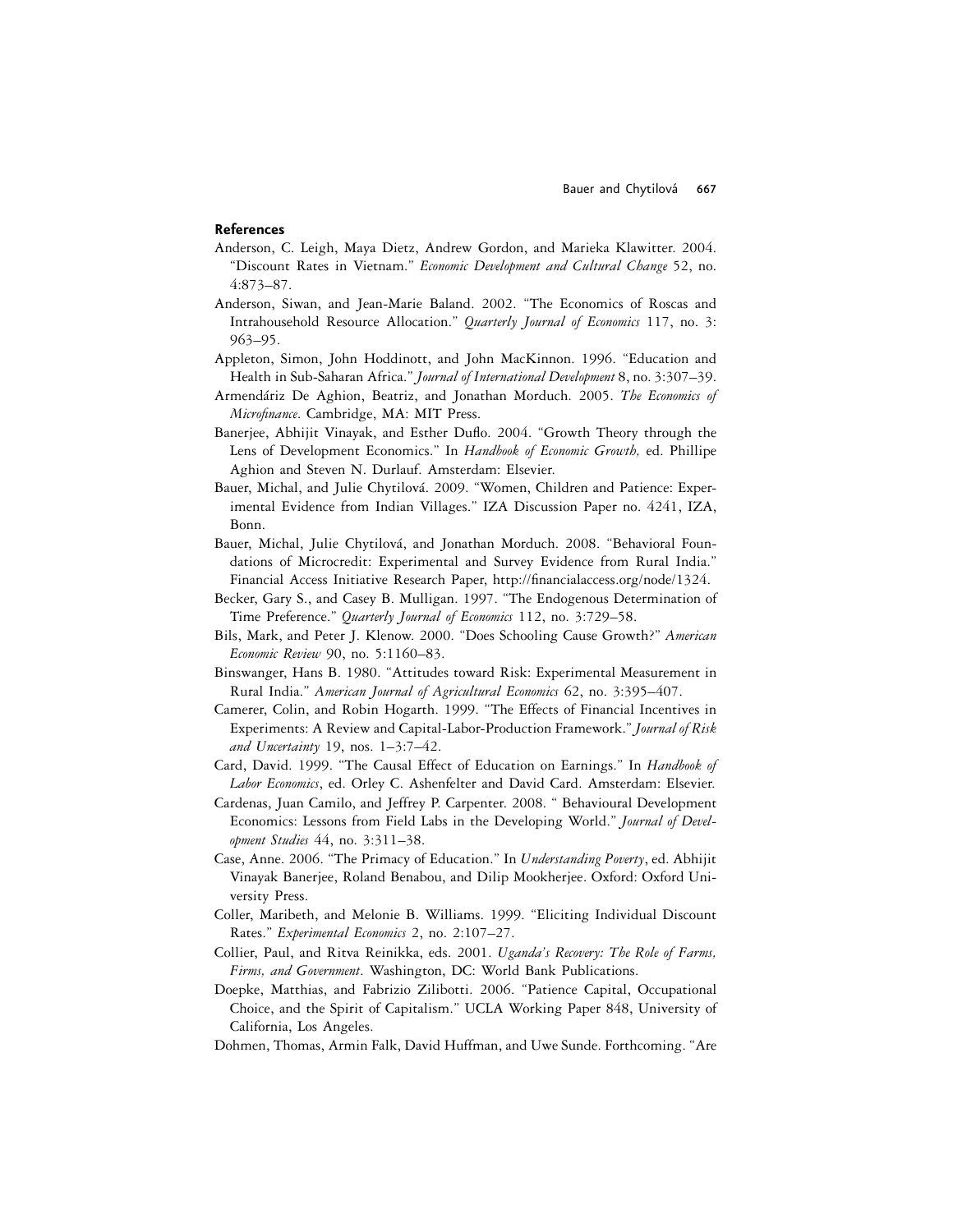Risk Aversion and Impatience Related to Cognitive Ability?" *American Economic Review.*

- Duflo, Esther. 2006. "Poor but Rational." In *Understanding Poverty*, ed. Abhijit Vinayak Banerjee, Roland Benabou, and Dilip Mookherjee. Oxford: Oxford University Press.
- -. 2001. "Schooling and Labor Market Consequences of School Construction in Indonesia: Evidence from an Unusual Policy Experiment." *American Economic Review* 91, no. 4:795–813.
- Duflo, Esther, and Lucia Breierova. 2004. "The Impact of Education on Fertility and Child Mortality: Do Fathers Really Matter Less than Mothers?" NBER Working Paper no. W10513, National Bureau of Economics Research, Cambridge, MA.
- Duflo, Esther, Michael Kremer, and Jonathan Robinson. 2009. "Nudging Farmers to Use Fertilizer: Theory and Experimental Evidence from Kenya." NBER Working Paper no. 15131, National Bureau of Economics Research, Cambridge, MA.
- Frederick, Shane, George Loewenstein, and Ted O'Donoghue. 2002. "Time Discounting and Time Preference: A Critical Review." *Journal of Economic Literature* 40, no. 2:351–401.
- Furley, Oliver. 1988. "Education in Post-independence Uganda: Change amidst Strife." In *Uganda Now: Between Decay and Development*, ed. Holger Bernt Hansen and Michael Twaddle. London: James Currey.
- Goldstein, Markus, and Christopher Udry. 1999. "Agricultural Innovation and Resource Management in Ghana." Photocopy, Yale University.
- Hamoudi, Amar, and Duncan Thomas. 2006. "Do You Care? Altruism and Intergenerational Exchanges in Mexico." Photocopy, University of California, Los Angeles.
- Harrison, Glenn W., Morten Igel Lau, E. Elisabet Rutström, and Melonie B. Sullivan. 2005. "Eliciting Risk and Time Preferences Using Field Experiments: Some Methodological Issues." In *Field Experiments in Economics*, ed. J. Carpenter, G. W. Harrison, and J. A. List. Greenwich, CT: JAI Press.
- Harrison, Glenn W., Morten Igel Lau, and Melonie B. Williams. 2002. "Estimating Individual Discount Rates in Denmark: A Field Experiment." *American Economic Review* 92, no. 5:1606–17.
- Heyneman, Stephen P. 1983. "Education during a Period of Austerity: Uganda, 1971–1981." *Comparative Education Review* 27, no. 3:403–13.
- Johnson, Matthe W., and Warren K. Bickel. 2002. "Within-Subject Comparison of Real and Hypothetical Money Rewards in Delay Discounting." *Journal of the Experimental Analysis of Behavior* 77, no. 2:129–46.
- Kaduuli, Stephen. 2006. "Kwandhula: Cultural Engagement and Marriage in Busoga and Buganda." Social Science Research Network, http://papers.ssrn.com/sol3/ papers.cfm?abstract\_id=985246.
- Kirby, K., and N. Marakovic. 1996. "Delay-Discounting Probabilistic Rewards: Rates Decrease as Amounts Increase." *Psychonomic Bulletin and Review* 3, no. 1: 100–104.
- Kirby, Kris N., Ricardo Godoy, Victoria Reyes-García, Elizabeth Byron, Lilian Apaza, William Leonard, et al. 2002. "Correlates of Delay-Discount Rates: Evidence from